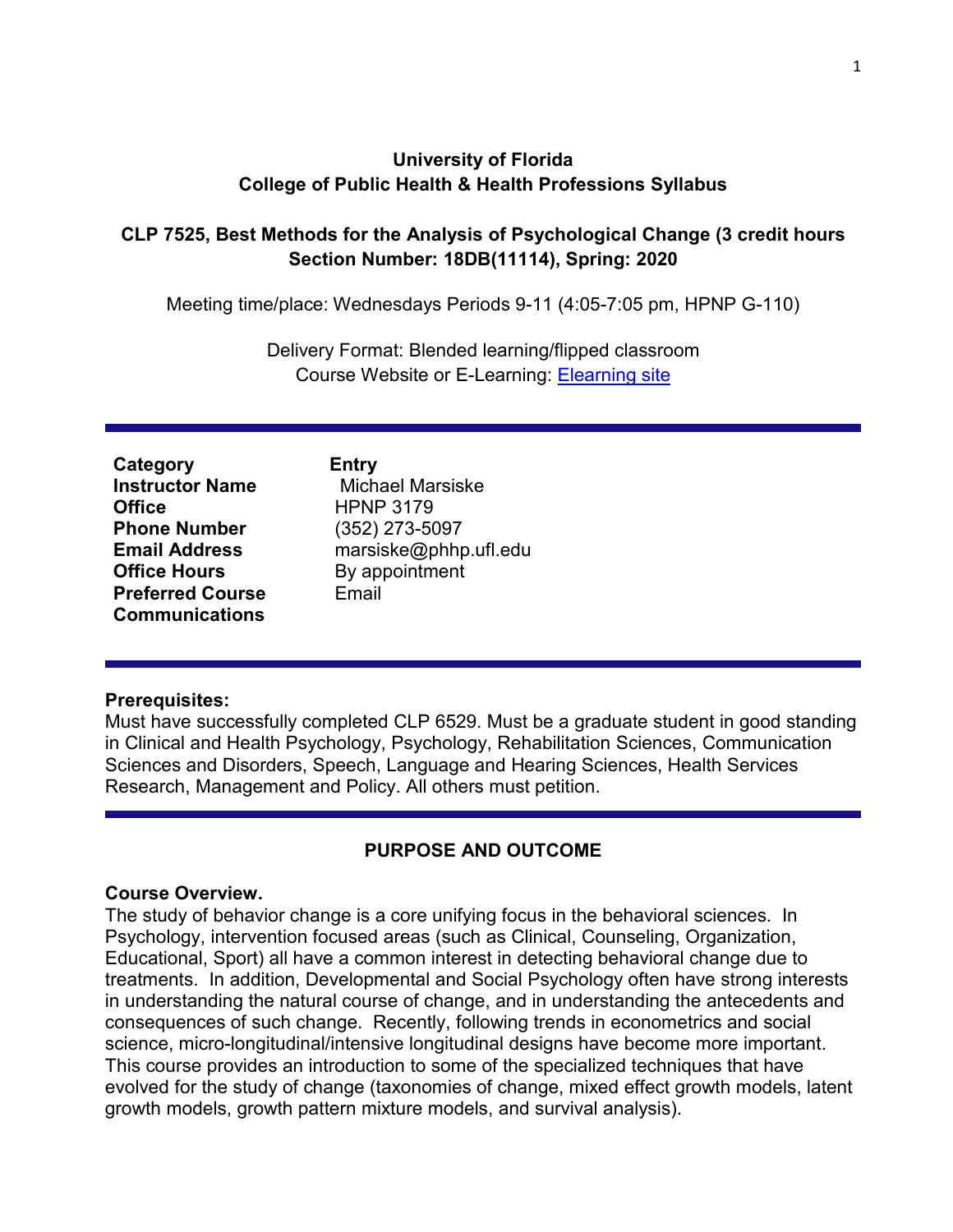This is an *advanced* class, with the presumption that all students have had at least three preparatory classes at the graduate level. Thus, this class will focus much more on the student's ability to extract critical information from course readings and lectures, and to apply their learning to data sets and problems of personal relevance.

#### **Relation to Program Outcomes.**

This course is an elective course for all graduate programs.

# **For Accreditation Site Visitors**

Complete references for the reading materials may be found at this [reading link.](http://phhp-marsiske.sites.medinfo.ufl.edu/for-students/classes/references-for-clp-6527652865297525-readings/) An overview of coverage of tests/measurement/psychometric topics across our four research design/measurement/statistics may be found at this **psychometric link.** . An overview of coverage of [research design](http://phhp-marsiske.sites.medinfo.ufl.edu/for-students/classes/research-design-and-methods-coverage-in-clp-courses/) and methodology topics may be found at the research design [link.](http://phhp-marsiske.sites.medinfo.ufl.edu/for-students/classes/research-design-and-methods-coverage-in-clp-courses/)

# **Course Objectives and/or Goals**

Content domains: Two occasion change models (reliable change, standard error of measurement), mixed effects model for change and growth models; structural equation model approach to latent growth model, growth pattern mixture models, missing data in longitudinal models, survival models (life tables, discrete time models, Cox proportional hazards)

| <b>Dimension</b>   | <b>Objective</b>                                                                                                                                                                                                                                                                                             | Learning<br>activity/ies                                      | <b>Evaluation</b>                                                                                                  |
|--------------------|--------------------------------------------------------------------------------------------------------------------------------------------------------------------------------------------------------------------------------------------------------------------------------------------------------------|---------------------------------------------------------------|--------------------------------------------------------------------------------------------------------------------|
| Knowledge          | <b>Read textbook and primary</b><br>source meetings; class<br>powerpoints and transcripts.<br><b>Identify</b> the major topics<br>covered each week and the<br>relationship to the course<br>roadmap<br>Reproduce simple analysis<br>and data strategies<br>demonstrated in lecture                          | Online lectures,<br>online<br>demonstrations,<br>readings     | Self-testing<br>and mastery<br>learning;<br>multiple-<br>choice<br>examination                                     |
| Comprehension      | <b>Define</b> the major<br>concepts/terms each week<br><b>Describe</b> the appropriate<br>situations in which to use<br>techniques demonstrated<br>Differentiate among different<br>approaches (e.g., different<br>kinds of transformations or<br>analysis strategies) and their<br>strengths and weaknesses | Online<br>demonstrations, In-<br>class discussion<br>readings | Self-testing<br>and mastery<br>learning, in-<br>class practice<br>exercises,<br>multiple-<br>choice<br>examination |
| <b>Application</b> | <b>Calculate major coefficients</b><br>and summary statistics                                                                                                                                                                                                                                                | Online<br>demonstrations,                                     | Self-testing<br>and mastery                                                                                        |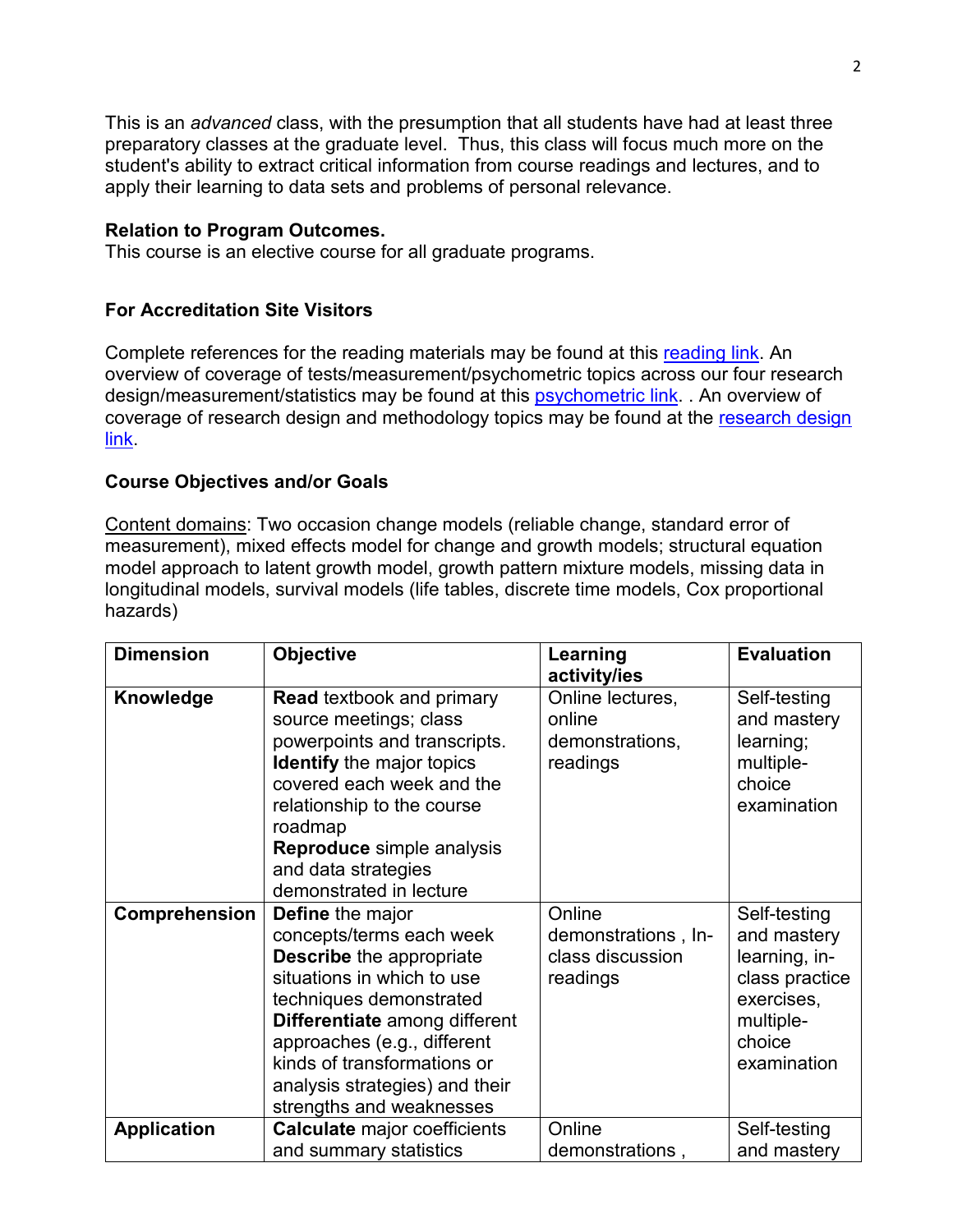| <b>Dimension</b>  | Objective                                                                                                                                                                                                                                                                                                                                                                                                                                                  | Learning                                                                      | <b>Evaluation</b>                                                                                                                                                               |
|-------------------|------------------------------------------------------------------------------------------------------------------------------------------------------------------------------------------------------------------------------------------------------------------------------------------------------------------------------------------------------------------------------------------------------------------------------------------------------------|-------------------------------------------------------------------------------|---------------------------------------------------------------------------------------------------------------------------------------------------------------------------------|
|                   | <b>Chart</b> key findings and<br>interpret<br><b>Choose the best</b><br>analysis/transformation for a<br>given situation<br><b>Extend basic analysis</b><br>situations demonstrated in<br>class to more complex data<br>problems                                                                                                                                                                                                                           | activity/ies<br>Hands-on class<br>sessions, Team-<br>based problem<br>solving | learning; in-<br>class practice<br>exercises,<br>data analysis<br>homework<br>(output<br>generation)                                                                            |
| <b>Analysis</b>   | Break down the multiple<br>results of a data analysis into<br>constituent pieces<br><b>Examine</b> variable distributions<br>and determine if conformal for<br>analysis<br>Interpret the results of<br>analyses with regards to the<br>substantive questions being<br>asked<br><b>Recommend next steps or</b><br>areas in need of clarification to<br>improve the analysis                                                                                 | Team-based<br>problem solving, In-<br>class discussion,<br>coaching/mentoring | Peer-review<br>and group<br>self-<br>evaluation,<br>data analysis<br>homework<br>(analysis<br>selection and<br>output<br>interpretation)                                        |
| <b>Synthesis</b>  | <b>Collaborate with group</b><br>members to determine the best<br>solution to a complex problem<br><b>Combine</b> multiple sources of<br>information (e.g., information<br>regarding distributions and<br>analytical question)<br><b>Construct</b> an appropriate<br>analysis strategy for a multi-<br>part data problem<br>Model independent/dependent<br>variable relationships using the<br>appropriate techniques given<br>distributions and questions | Coaching/mentoring,<br>Team-based<br>problem solving                          | <b>Multiple</b><br>choice<br>examination<br>(questions<br>combining<br>multiple<br>aspects of<br>the course);<br>homework<br>(multi-<br>component<br>data-analysis<br>problems) |
| <b>Evaluation</b> | <b>Appraise</b> the quality of the<br>data and the admissibility of<br>solutions generated<br><b>Assess the fit/quality of the</b><br>solution and recommend next<br>steps<br><b>Compare/contrast solutions</b><br>generated under multiple<br>approaches to transformation<br>or data analysis                                                                                                                                                            | Coaching/mentoring,<br>Team-based<br>problem solving                          | <b>Homework</b><br>(data-<br>analysis<br>problems<br>requiring you<br>to judge<br>effectiveness<br>of the<br>solution);<br>group self-                                          |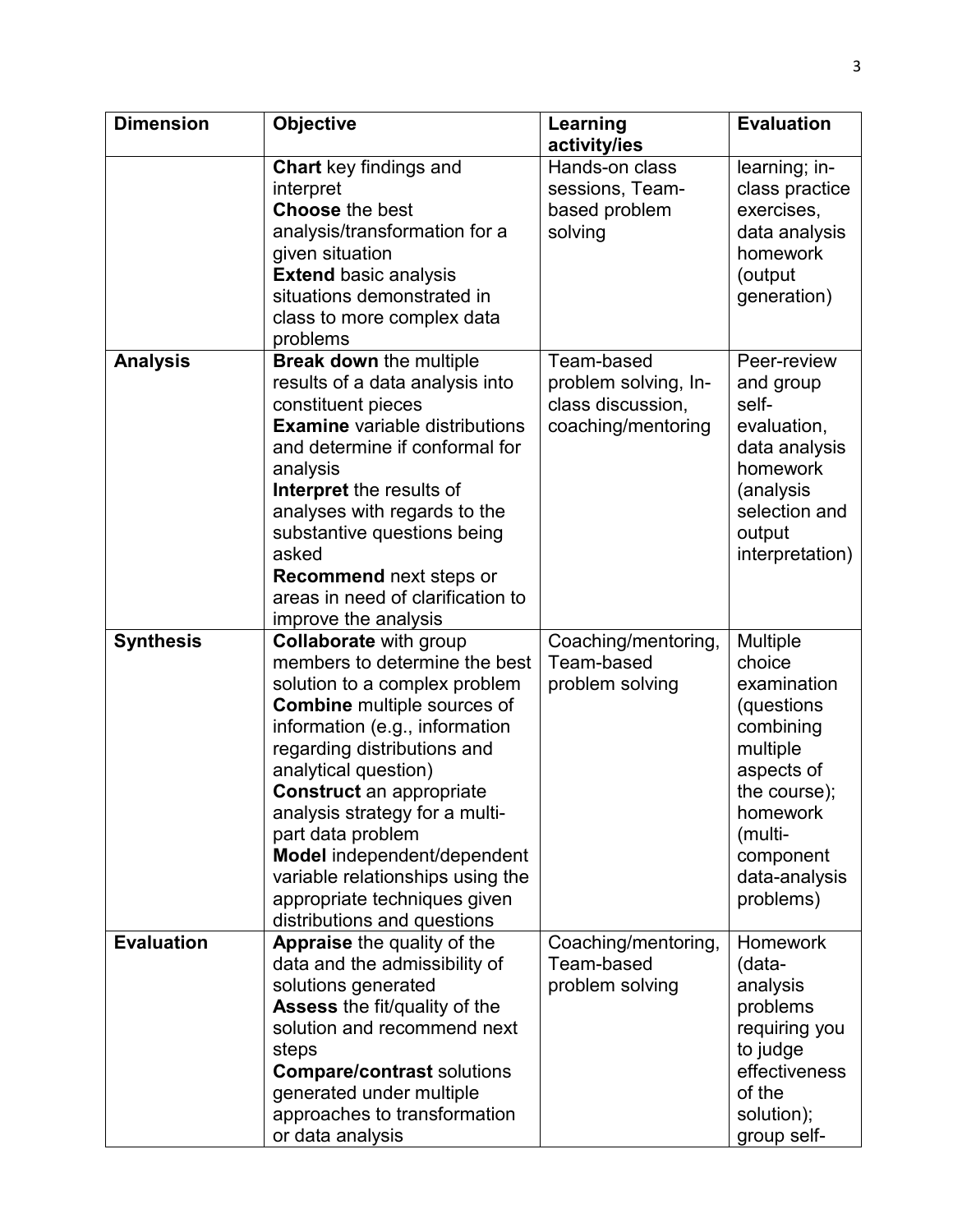| <b>Dimension</b> | <b>Objective</b>                                                                                                                      | Learning<br>activity/ies | <b>Evaluation</b>         |
|------------------|---------------------------------------------------------------------------------------------------------------------------------------|--------------------------|---------------------------|
|                  | <b>Prioritize</b> and select the best<br>choice for data analysis, given<br>available data and distribution<br>and research question. |                          | evaluation<br>discussions |

#### **Instructional Methods**

This is a blended learning course. Specifically, it uses a flipped classroom (lectures online, in person meetings for collaborative problem solving)

# **Blended Learning**

# *What is blended learning and why is it important?*

A Blended Learning class uses a mixture of technology and face-to-face instruction to help you maximize your learning. Knowledge content that, as the instructor, I would have traditionally presented during a live class lecture is instead provided online before the live class takes place. This lets me focus my face-to-face teaching on course activities designed to help you strengthen higher order thinking skills such as critical thinking, problem solving, and collaboration. Competency in these skills is critical for today's health professional.

#### *What is expected of you?*

You are expected to actively engage in the course throughout the semester. You must come to class prepared by completing all out-of-class assignments. This preparation gives you the knowledge or practice needed to engage in higher levels of learning during the live class sessions. If you are not prepared for the face-to-face sessions, you may struggle to keep pace with the activities occurring in the live sessions, and it is unlikely that you will reach the higher learning goals of the course. Similarly, you are expected to actively participate in the live class. Your participation fosters a rich course experience for you and your peers that facilitates overall mastery of the course objectives.

#### *Things to keep in mind*

Because I post material on line, you can go back and review it as many times as needed to feel comfortable with the material prior to the live class. Please keep in mind that you have to allocate your time wisely to take full advantage of the blended learning approach.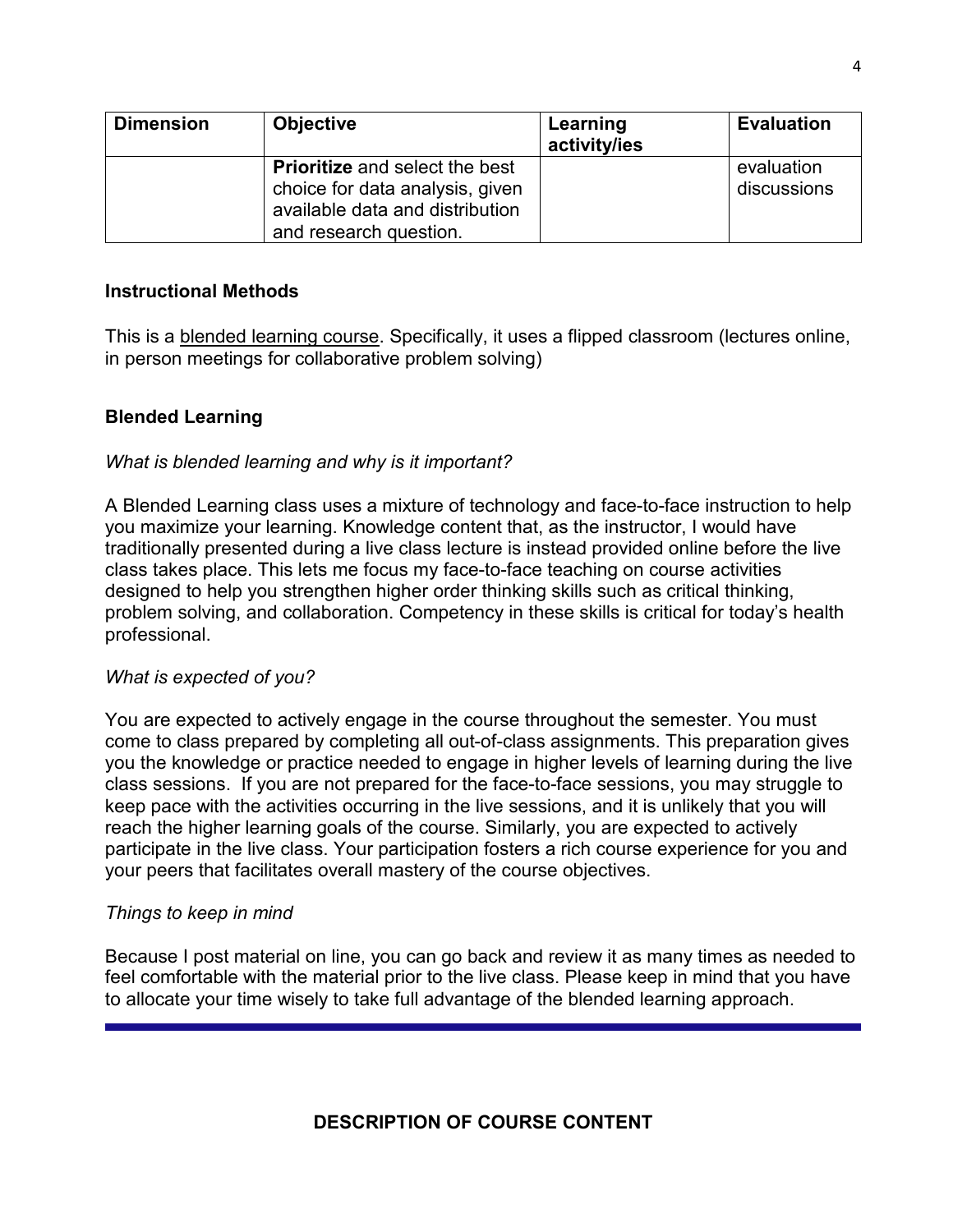# **Topical Outline/Course Schedule**

(note: Readings are sometimes on topics ahead of the current week, to help prepare you for later weeks)

| <b>Week</b>    | In-class<br>meeting | Date to<br>complete<br>quiz/in-<br>class<br>work | Topic(s)                                                                                      | <b>Additional</b><br>due dates                      |
|----------------|---------------------|--------------------------------------------------|-----------------------------------------------------------------------------------------------|-----------------------------------------------------|
| 1              | Jan. 15             | Jan. 15                                          | Introduction to the difference<br>score, reliable change,<br>standard error of<br>measurement |                                                     |
| $\overline{2}$ | <b>Jan. 22</b>      | <b>Jan. 22</b>                                   | Mixed effects model for<br>change                                                             |                                                     |
| 3              | Jan. 29             | Jan. 29                                          | Conditional growth models;<br>time-varying covariates, Level<br>1 and Level 2                 |                                                     |
| 4              | Feb. 5              | Feb. 5                                           | Conditional intercepts, slopes,<br>moderators                                                 |                                                     |
| 5              | Feb. 12             | Feb. 12                                          | Conclusion of MLM,<br>introduction to SEM                                                     |                                                     |
| 6              | Feb. 19             | Feb. 19                                          | Introduction to the SEM model<br>for change                                                   |                                                     |
| $\overline{7}$ | Feb. 26             | Feb. 26                                          | <b>SEM: Time varying</b><br>covariates, correlated<br>trajectories, cross-lagged<br>models    | Portfolio 1<br>due Mar 2<br>$11:59$ am<br>(morning) |
| 8              | Mar. 11             | Mar. 11                                          | Higher order growth modules,<br>multiple populations, growth<br>mixture models                |                                                     |
| 9              | Mar. 18             | Mar. 18                                          | Growth mixture models,<br>intensive longitudinal design                                       |                                                     |
| 10             | Mar. 25             | Mar. 25                                          | Missing data approaches                                                                       |                                                     |
| 11             | Apr. 1              | Apr. 1                                           | Introduction to survival<br>analysis and discrete time<br>models                              |                                                     |
| 12             | Apr. 8              | Apr. 8                                           | Discrete time survival models                                                                 |                                                     |
| 13             | Apr. 15             | Apr. 15                                          | Non-linear discrete time;<br>introduction to continuous<br>time survival models               |                                                     |
| 14             | Apr. 22             | Apr. 22                                          | Kaplan-Meier survival curves                                                                  | Portfolio 2<br>due Apr 24<br>$11:59$ pm<br>(night)  |
|                |                     |                                                  | Final exam is Monday April 27<br>10 am - 12 pm in Canvas                                      |                                                     |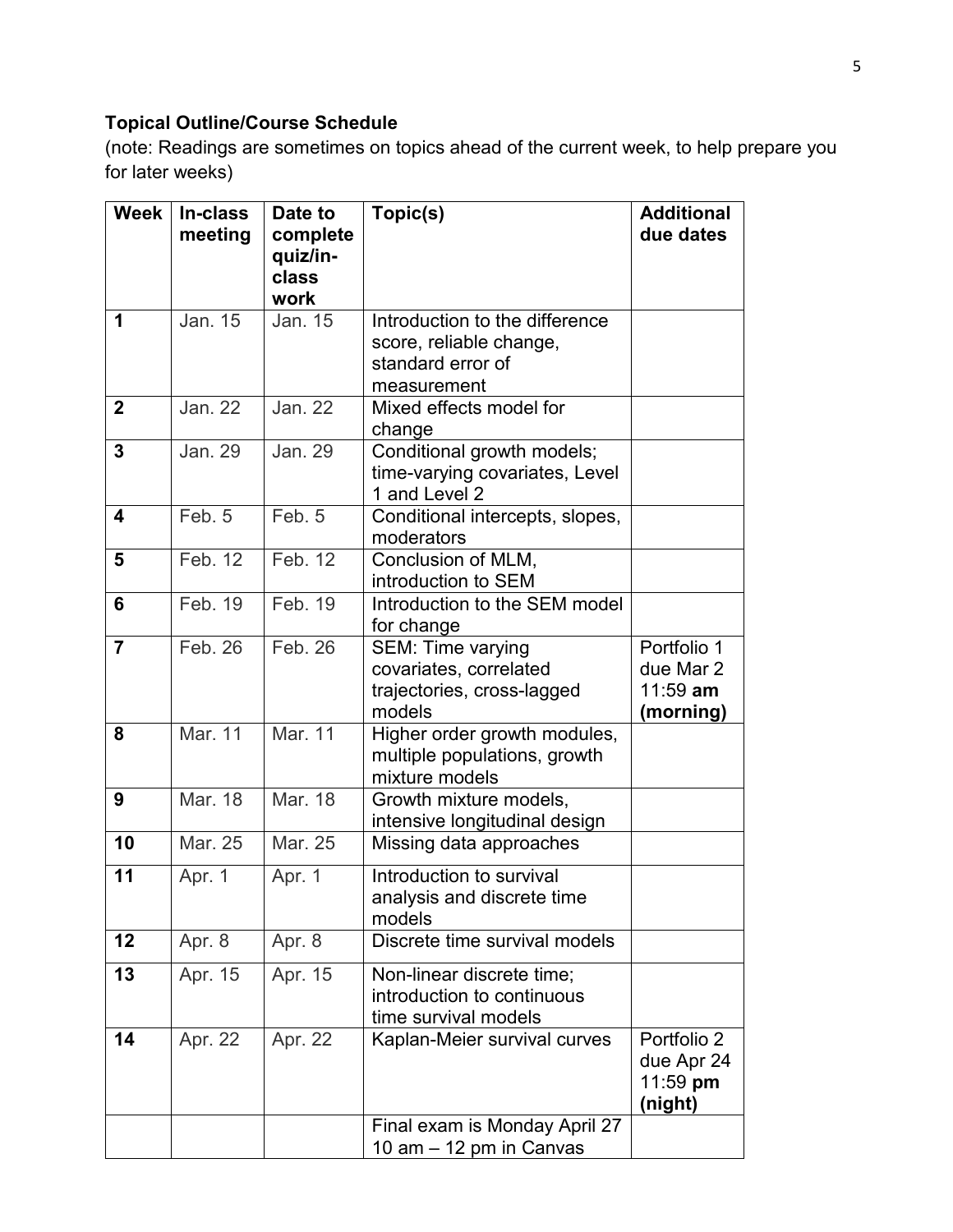#### **Caveat**:

The above schedule and procedures in this course are subject to change in the event of extenuating circumstances. Any changes will be announced in class, and the student is personally responsible for obtaining updated information regarding those changes.

#### **Course Materials and Technology**

#### *Reading materials***:**

Textbook/background readings for the course will be taken from the sources listed below. Each reading is followed by an acronym in parentheses; these acronyms appear further below in the syllabus. Additional primary source readings (which demonstrate use of methods or provide further detail) will be indicated under the topical outline. for a detailed list, see the *end* of this syllabus. Complete references for the reading materials may be found at [this reference link.](http://phhp-marsiske.sites.medinfo.ufl.edu/for-students/classes/references-for-clp-6527652865297525-readings/%20.)

- Bollen, K. A. & Curran, P. J. (2006). Latent Curve Models: A Structural Equation Perspective. Hoboken, NJ: Wiley. (BOLL)
- Collins, L. M., & Horn, J.L. (Eds). (1991). Best Methods for the Analysis of Change: Recent Advances, Unanswered Questions, Future Directions. Washington, DC: American Psychological Association. (COLHOR)
- Collins, L. M., & Sayer, A.G. (Eds). (2001). New Methods for the Analysis of Change. Washington, DC: American Psychological Association. (COLSAY)
- Duncan, T. E., Duncan, S. C., & Strycker, L. A. (2006). An Introduction to Latent Variable Growth Curve Modeling: Concepts, Issues, and Applications (Second Edition). Mahwah, NJ: Lawrence Erlbaum Associates. (DUN)
- Fitzmaurice, G. M., Laird, N. M., & Ware, J. H. (2004). Applied Longitudinal Analysis. Hoboken, NJ: Wiley. (FITZ)
- Singer, J. D., & Willett, J.B. (2003). Applied Longitudinal Data Analysis: Modeling Change and Event Occurrence. London: Oxford University Press. (SING)
- Walls, T.A., & Schafer, J. L. (2006). Models for Intensive Longitudinal Data. London: Oxford University Press. (WALLS)

#### *Software Policy*

All faculty, staff, and students of the University are required and expected to obey the laws and legal agreements governing software use. Failure to do so can lead to monetary damages and/or criminal penalties for the individual violator. Because such violations are also against University policies and rules, disciplinary action will be taken as appropriate.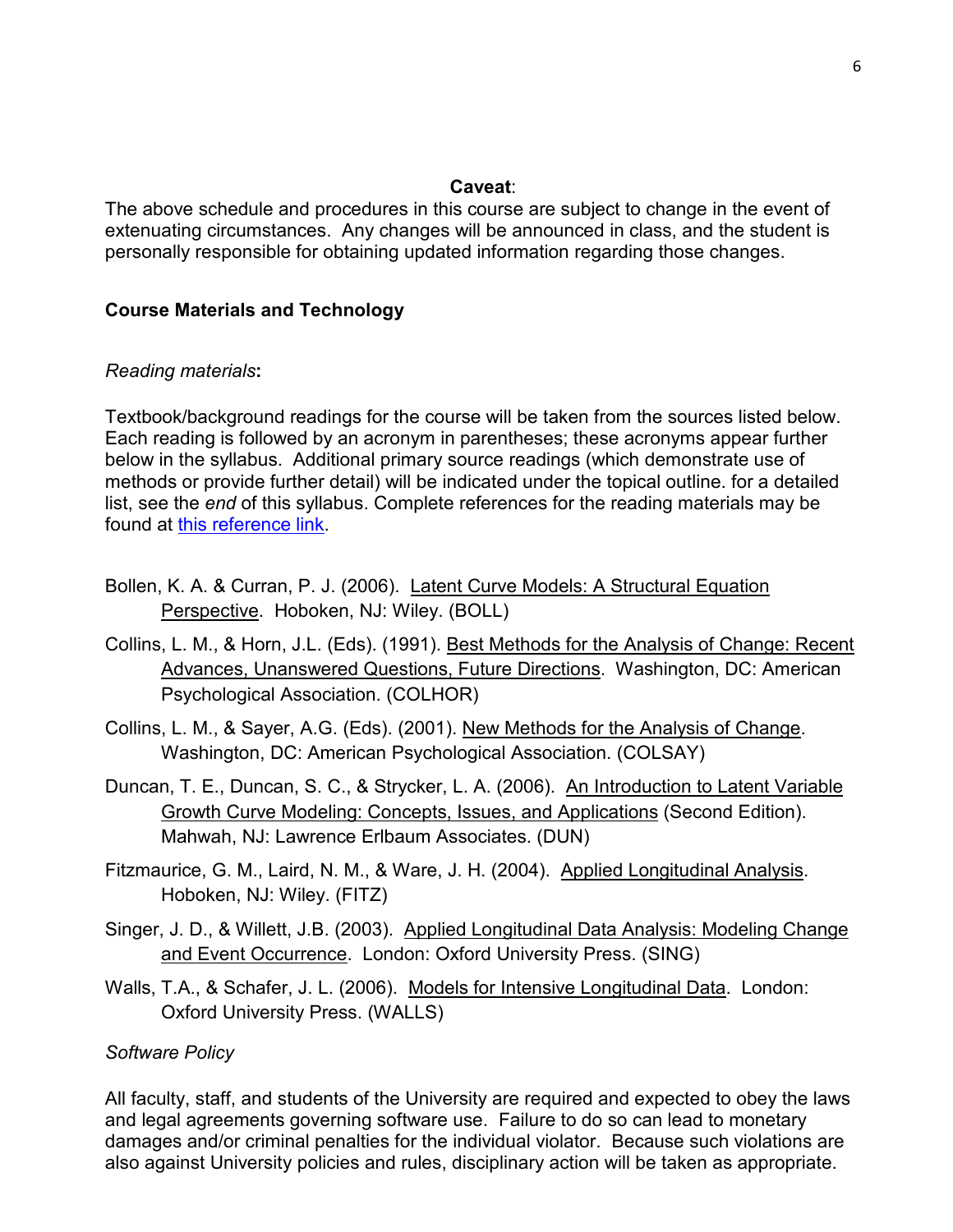We, the members of the University of Florida community, pledge to uphold ourselves and our peers to the highest standards of honesty and integrity.

*Software/computing resources:*

The "official" software language of this course will be SPSS/AMOS and MPlus (whatever the latest version supported by PHHP/UF are). **All students must have access to the full-featured version of SPSS, regardless of specific version number.** See note above. Students are **required** to bring tablets/computers to weekly class meetings, and they will be **required** to conduct SPSS/AMOS/Mplus analyses in class.

- Students in PHHP can access SPSS (but not AMOS or MPlus) via our [terminal](file://file.phhp.ufl.edu/home/marsiske/data/User/Classes/change_14/home/ts.phhp.ufl.edu)  [server.](file://file.phhp.ufl.edu/home/marsiske/data/User/Classes/change_14/home/ts.phhp.ufl.edu) You will need a terminal services compatible remote desktop client. This is free in Windows. For iOS clients, the rdp app (not the free one) is the best. For Macs, Microsoft Remote Desktop App from the App Store
- All students can access SPSS, AMOS and MPlus via the [App Server](http://info.apps.ufl.edu/) website. (Please see that site for technical instructions; you will need to install a small Citrix client on your machine the first time you use it).

These are both virtual machines, which means you can run SPSS on any Windows, MAC, or even tablet (iOS, anyway) machine.

- In the event that you want your PERSONAL copy on your PERSONAL machine, you will want to buy the SPSS Graduate Pack PREMIUM Edition (no lower version will suffice). You can get a home-use copy at the UF HUB (you must appear PHYSICALLY to get a disk). This will be good until 12/31, and then you would need to obtain a new version for the next calendar year. See [Software Services](http://helpdesk.ufl.edu/software-services/spss/) for details. (\$35 in 2020). AMOS can be purchased as an add-on for an additional charge.
- If you want to download a 12 month copy, you may purchase it from [On The Hub.](http://onthehub.com/) Be sure to download the "**Standard**", **not "Base**" Grad Pack, this is a [working link.](https://estore.onthehub.com/WebStore/OfferingsOfMajorVersionList.aspx?pmv=12c7bd0a-436e-e511-9411-b8ca3a5db7a1&cmi_mnuMain=2ff73789-74c7-e011-ae14-f04da23e67f6&cmi_mnuMain_child=2a1143f0-74c7-e011-ae14-f04da23e67f6&utm_source=SPSSstatistics-productpage-statistics&utm_medium=onthehub-productpage&utm_campaign=SPSS) AMOS is also available at this site.

All students must also be able to access course materials, which will be distributed electronically as Microsoft PowerPoint, Microsoft Word (PHHP currently supports Office 2010), or Adobe Acrobat files. This software is available free to UF students via download [\(Office 365 Link\)](http://www.it.ufl.edu/2015/01/free-office-365-downloads-available-to-faculty-and-staff/) or via the [App server.](http://apps.ufl.edu/) In the first class, all students will complete an email register; students are responsible for updating the instructor on e-mail changes throughout the term. **All** class materials will be distributed by e-mail or Canvas site, so regular and frequent checking is a necessity.

For technical support for this class, please contact the UF Help Desk at:

- Learning-support@ufl.edu
- $\bullet$  (352) 392-HELP select option 2
- <https://lss.at.ufl.edu/help.shtml>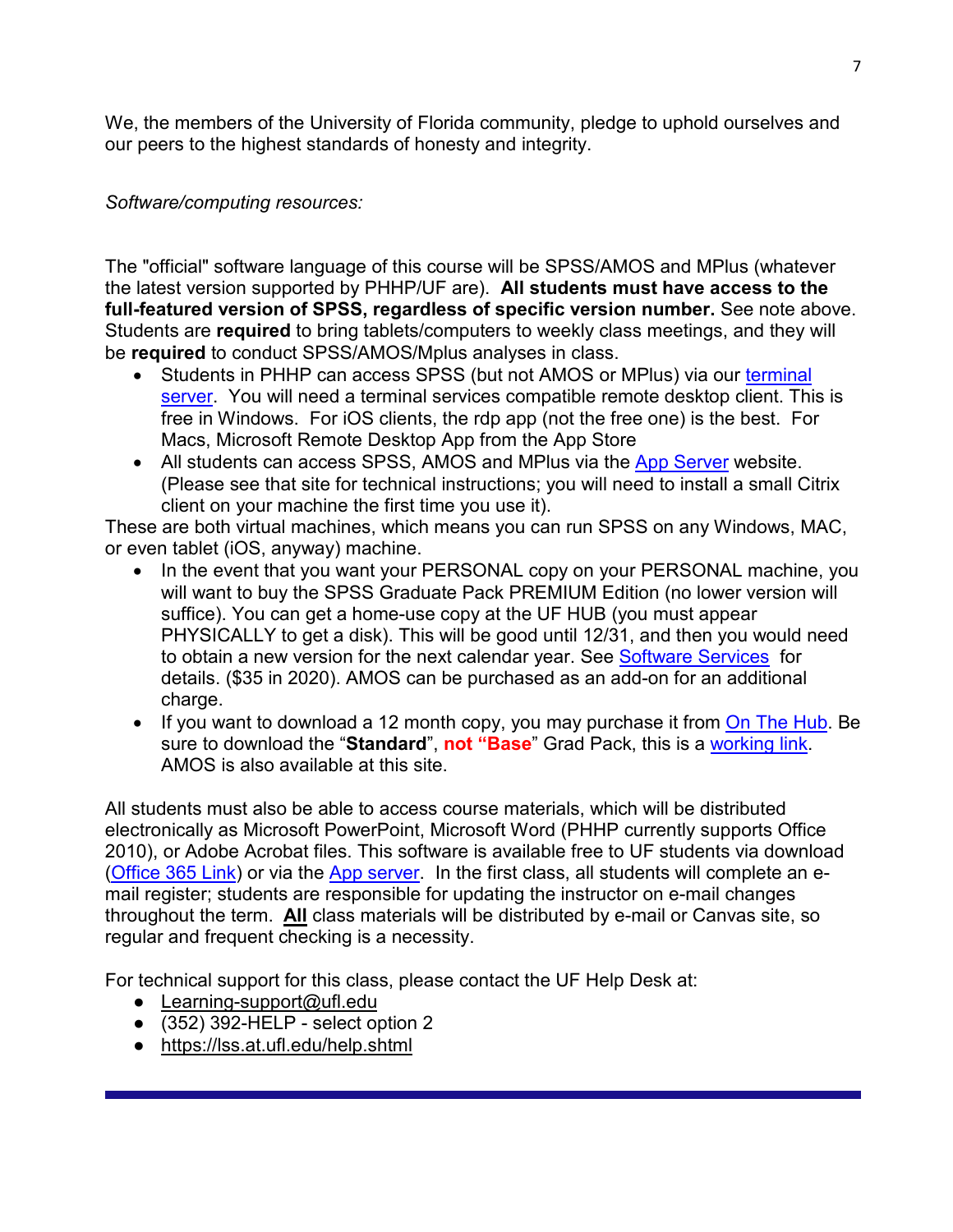# **ACADEMIC REQUIREMENTS AND GRADING**

# **Quizzes (1% each)**

Each week, there is a mastery quiz to submit . This consists of a few simple true/false, multiple choice, or short answer questions probing the content of that week's lecture and/or readings. These are online in Canvas, and must be submitted prior to each week's class (Wednesdays at 4:05 pm). Note: **YOU ARE LOCKED OUT OF ALL SUBSEQUENT CANVAS CONTENT UNLESS YOU PASS EACH QUIZ WITH AT LEAST 80% CORRECT. EVEN IF YOU ARE GOING TO MISS A CLASS, YOU MUST COMPLETE THE QUIZ EACH WEEK BEFORE THE DEADLINE. THERE ARE NO EXCEPTIONS OR EXTENSIONS; YOU HAVE AT LEAST SEVEN DAYS TO COMPLETE EACH QUIZ**.

# **Assignments (2% each)**

**Each week, there is an** *in-class collaborative assignment* **to submit.** There are two rules: (a) each student works on their own analyses, but in parallel with group members (keep on pace with each other and help each other) (b) but the students *collaborate* on their written interpretation -- and submit a common written document. **This is graded for presence/absence. These must always be posted to Canvas by** 7:05 pm of the day **in which they are due.** 

*Note: There is NOT a credit for missed in class submissions in this class. If you are unable to attend class, you will have to submit the assignment by deadline on your own (and let your team know you cannot attend). Late work will be subject to the late penalties in this syllabus, unless lateness is excused by UF policies (see below). Students should continue to document their absences via the "absence reporting form" which is linked on the Persistent Resources page, accessible from the Canvas home page for our course.* 

# **Portfolio contributions (19% each)**

2 Portfolios. Two times in the semester, students are expected to contribute a five-to-ten page portfolio component (APA Style Results sections format, including tables and figures). The portfolio should apply the methods reviewed in the preceding seven weeks to either (a) data set(s) controlled by the student, or (b) alternative data sets made available by the instructor. Each portfolio contribution should take the following format:

- i. One paragraph background, with references
- ii. Bulleted list of specific aims (with hypotheses, if appropriate)
- iii. One paragraph summary of methods, including participants, measures, and design. This is a very brief summary, similar to a structured abstract
- iv. Results section, with tables and figures. This should address the specific aims
- v. One paragraph discussion, summarizing the meaning of the findings, major limitations, and appropriate next steps.

This assignment is completely open: The selection of research questions, data set, breadth and complexity are all completely at the discretion of the student. Grading of the portfolio contribution will be in the form of a scientific review, with scores assigned on the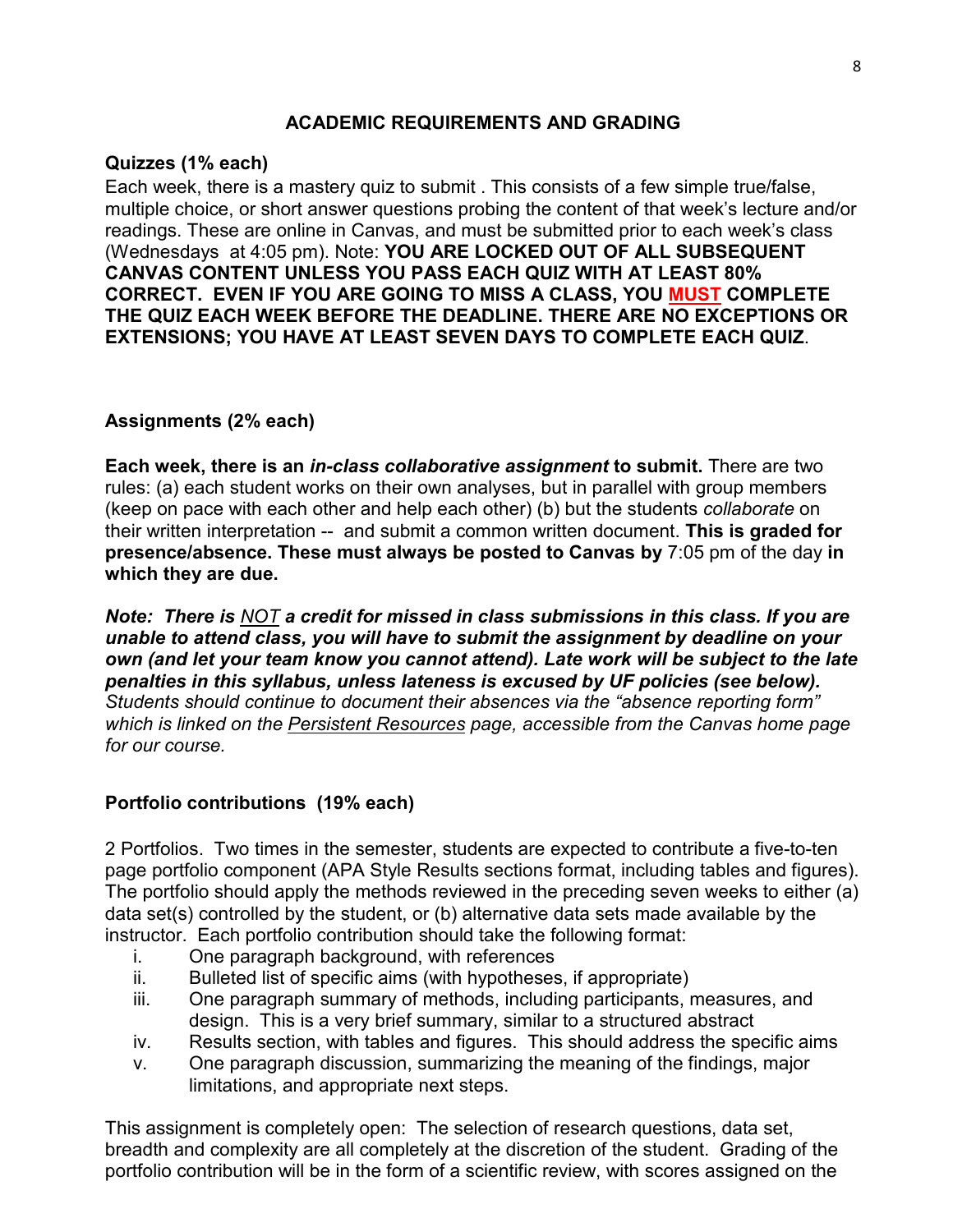basis of the review criteria spelled out in the assignment document (in Canvas) and the associated rubric. If these assignments are late, they are subject to the late penalty schedule (see below).

#### **Multiple choice examination (20%)**

This two-hour exam will be scheduled during the UF Exam period (details below). The exam will consist of 50 multiple choice questions; The exam will be administered via Canvas on Monday April 27, 10 am  $-$  12 pm in the "quizzes" tab. The exam will cover all content in lecture/readings from the semester. Students are strongly urged to keep up with the optional multiple-choice self-assessments, as these are close in content and format to the actual exam questions. The exam requires a good internet connection; on-campus possibilities will be discussed in class closer to the final exam date.

# **Grading**

| Requirement       | Due date          | % of final grade<br>(must sum to<br>100%) |
|-------------------|-------------------|-------------------------------------------|
| In-class exercise | Jan. 15           | $\overline{2}$                            |
| Lecture quiz      | <b>Jan. 15</b>    | $\overline{1}$                            |
| In-class exercise | <b>Jan. 22</b>    | $\overline{2}$                            |
| Lecture quiz      | <b>Jan. 22</b>    | 1                                         |
| In-class exercise | <b>Jan. 29</b>    | $\overline{2}$                            |
| Lecture quiz      | <b>Jan. 29</b>    | $\mathbf{1}$                              |
| In-class exercise | Feb. 5            | $\overline{2}$                            |
| Lecture quiz      | Feb. 5            | 1                                         |
| In-class exercise | Feb. 12           | $\overline{2}$                            |
| Lecture quiz      | Feb. 12           | $\mathbf{1}$                              |
| In-class exercise | Feb. 19           | $\overline{2}$                            |
| Lecture quiz      | Feb. 19           | $\mathbf 1$                               |
| In-class exercise | Feb. 26           | $\overline{2}$                            |
| Lecture quiz      | Feb. 26           | 1                                         |
| Portfolio #1      | Mar 2 11:59<br>am | 19                                        |
| In-class exercise | Mar. 11           | $\overline{2}$                            |
| Lecture quiz      | Mar. 11           | $\overline{1}$                            |
| In-class exercise | Mar. 18           | $\overline{2}$                            |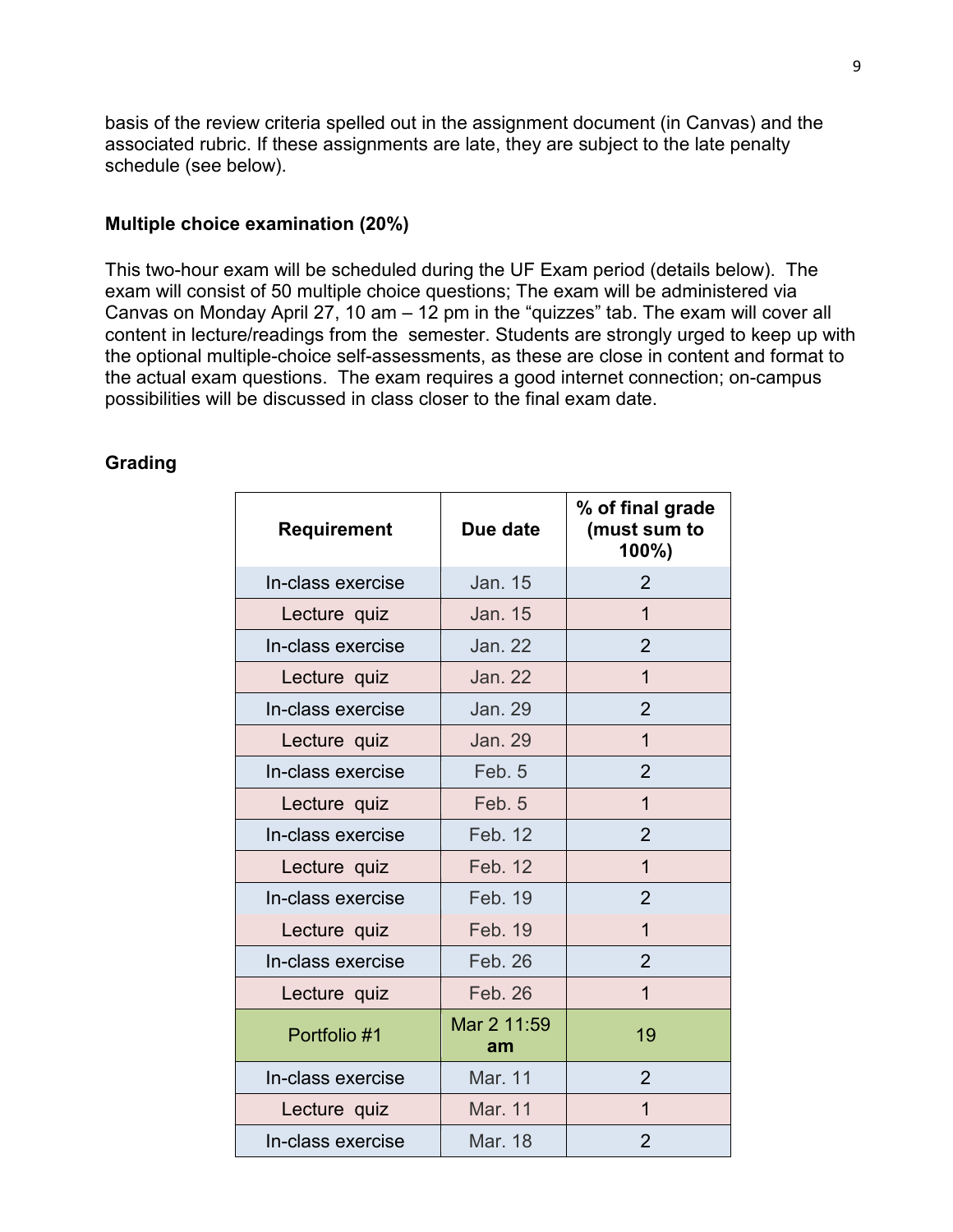| Lecture quiz      | Mar. 18                                            | 1  |
|-------------------|----------------------------------------------------|----|
| In-class exercise | Mar. 25                                            | 2  |
| Lecture quiz      | Mar. 25                                            | 1  |
| In-class exercise | Apr. 1                                             | 2  |
| Lecture quiz      | Apr. 1                                             | 1  |
| In-class exercise | Apr. 8                                             | 2  |
| Lecture quiz      | Apr. 8                                             | 1  |
| In-class exercise | Apr. 15                                            | 2  |
| Lecture quiz      | Apr. 15                                            | 1  |
| In-class exercise | Apr. 22                                            | 2  |
| Lecture quiz      | Apr. 22                                            | 1  |
| Portfolio #2      | Apr. 24,<br>11:59 pm                               | 19 |
| <b>Final Exam</b> | <b>Apr 27 10</b><br><u>am – 12 pm</u><br>in Canvas | 20 |

In addition to reinforcing content learned in lectures, in-class assignment questions are designed to provide students with experience analyzing, presenting and discussing research methods and results for a scientific audience. Students are therefore encouraged to think carefully about the information needed to adequately address each question. The following guidelines are intended to facilitate this process:

- Be judicious in your selection of output. Including output that is not relevant to the problem, or that is not discussed in your answer, will lead to a grading penalty being applied. Homeworks will not be scrutinized for compliance with APA format unless this is explicitly requested.
- Students who are confused about the meaning/phrasing of a question are welcome to ask for clarification in person in class, via email or anonymous comment form, or via the class discussion board in Canvas.

# **Point system used (i.e., how do course points translate into letter grades).**

| <b>Points</b><br>earned | 93-100 | $90 - 92$ | 87-89 | 83-86 | 80-82 | 77-79         | 73-76           | 70-72   | 67-69 | 63-66 | 60-62 | <b>Below</b><br>60 |
|-------------------------|--------|-----------|-------|-------|-------|---------------|-----------------|---------|-------|-------|-------|--------------------|
| Letter<br>Grade         | Α      | A         | B+    | B     | в-    | $\sim$<br>ັ∿⊤ | $\sqrt{2}$<br>ັ | ╭<br>J. | D+    |       | −∪    | -<br>⊢<br>−        |

Please be aware that a C- is not an acceptable grade for graduate students. A grade of C counts toward a graduate degree only if an equal number of credits in courses numbered 5000 or higher have been earned with an A.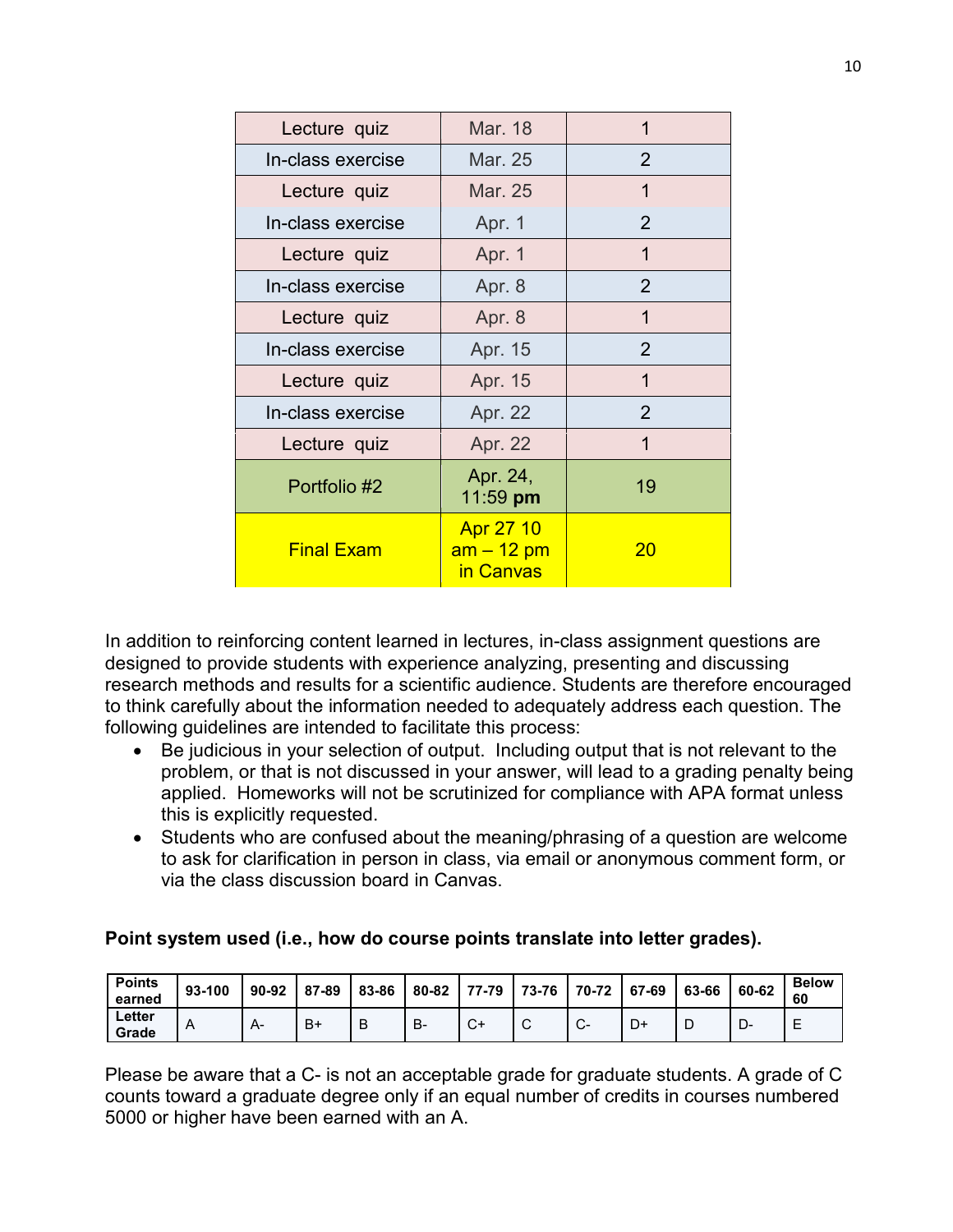| ∟etter<br>Grade        | $\overline{\phantom{a}}$ | А-   | B+          | в   | в-   | C +<br>~    |     | ⌒<br>v- | D+  | n             | D<br>-ט |     | <b>WF</b> |     | <b>NG</b> | S-U |
|------------------------|--------------------------|------|-------------|-----|------|-------------|-----|---------|-----|---------------|---------|-----|-----------|-----|-----------|-----|
| Grade<br><b>Points</b> | 4.0                      | 3.67 | ່າາ<br>ა.აა | 3.0 | 2.67 | ົາລ<br>دد.ے | 2.0 | .67     | .33 | $\sim$<br>. U | 0.67    | 0.0 | 0.0       | 0.0 | 0.0       | 0.0 |

More information on UF grading policy may be found at this [link](http://gradcatalog.ufl.edu/content.php?catoid=10&navoid=2020#grades) and this [link.](https://catalog.ufl.edu/ugrad/current/regulations/info/grades.aspx)

# **Response/feedback policy.**

A member of the instruction team will respond to communications (emails, phone calls, communications through Canvas, anonymous comment form) within 24 hours during the work week, and within 48 hours during weekends or university closures. If closures are due to inclement weather or emergency, responses may be slower.

# **Exam Policy.**

Multiple choice exam will be online, Apr 27 10 am – 12 pm in Canvas and will consist of 50 multiple choice items covering content from the semester.

# **Policy Related to Extra Credit**

# *For student evaluations of teaching, all members of the class will be awarded one (1) bonus point if at least 80% of the enrolled class completes evaluations, and two (2) bonus points if 100% of the enrolled class completes evaluations.*

Students are expected to provide feedback on the quality of instruction in this course by completing online evaluations at **GatorEvals**. Evaluations are typically open during the last two or three weeks of the semester, but students will be given specific times when they are open. Summary results of these assessments are available to students at [GatorEvals.](https://gatorevals.aa.ufl.edu/public-results/)

# **Policy Related to Make up Exams or Other Work**

Missed in-class assignments cannot be made up, but students can miss up to two in-class assignments without losing points. **It is not possible to make up for missed in-class submissions.** In order to qualify for these points, students must submit an "absence reporting form" which is linked on the Persistent Resources page, accessible from the Canvas home page for our course.

# **For homework, late submissions are not encouraged. Late submissions will be accepted for up to 7 days, but with the following penalty schedule:**

With regard to missing or incomplete assignments, the following policies apply:

• The instructor will **not** contact you about missing or incomplete assignments. **It is your responsibility** to check that the correct assignment has been submitted to elearning on time.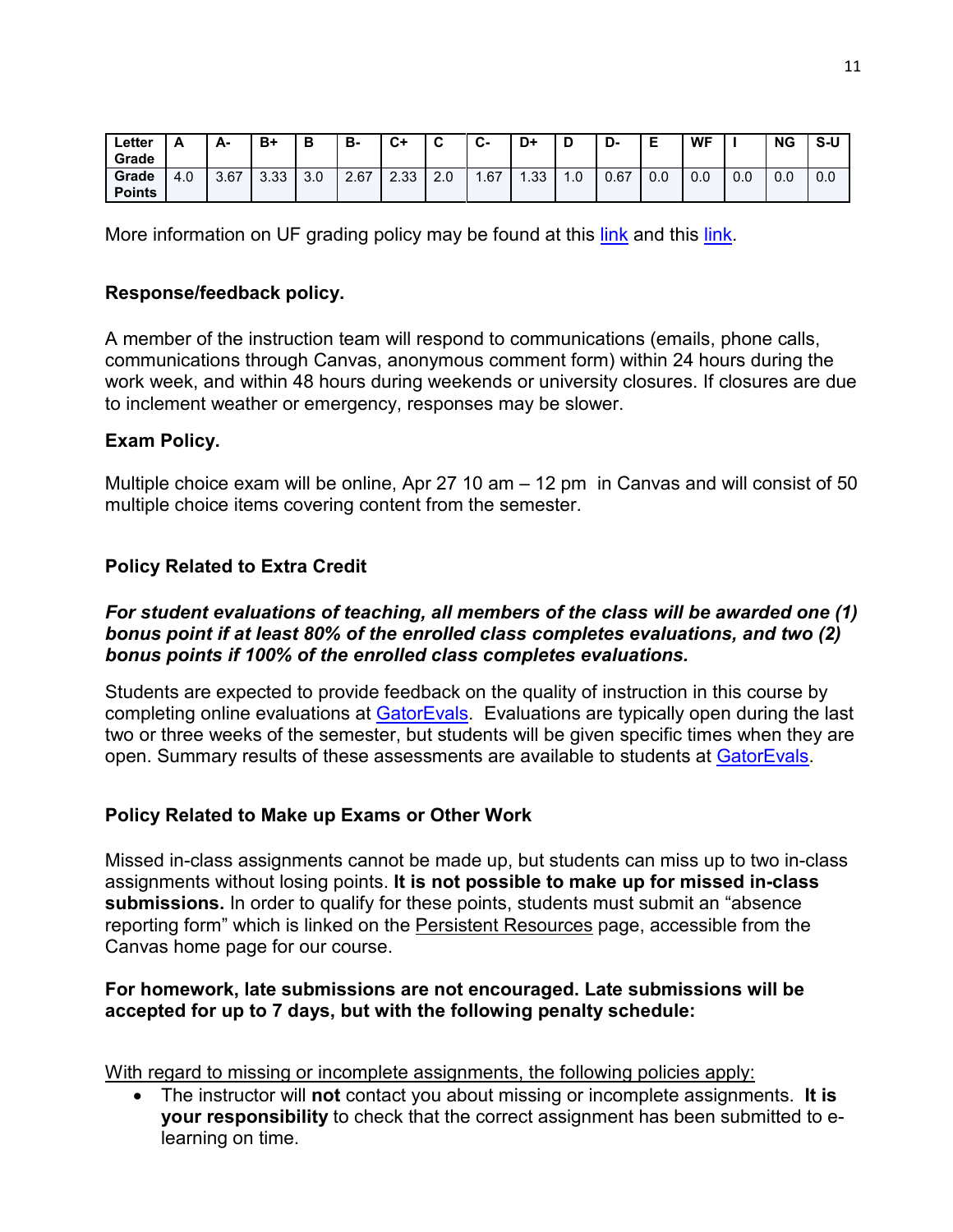- **It may be possible to avoid a late penalty IF YOU CONTACT THE INSTRUCTOR AT LEAST 24 HOURS IN ADVANCE.** You should email Dr. Marsiske and explain what issue (e.g., bereavement, illness) necessitates lateness. In some cases, documentation may be requested. If a lateness allowance is agreed to, this applies to a single assignment only. It does not allow you to delay future assignments. Note, conference attendance or doctoral qualifying examinations or thesis/dissertation defenses do not constitute valid lateness excuses.
- If your assignment is late, you will lose 10% each day. Thus, if an assignment is worth 30 points, you will lose 3 points for each late day. "Late" begins one minute after the due time (e.g., an assignment due at 8:34 am is considered late at 8:35 am). Penalties are as follows:

| <b>Item</b>  | Late category                                         | <b>Penalty</b>                              |
|--------------|-------------------------------------------------------|---------------------------------------------|
| 1            | 1 minute to 24 hours late                             | 10% of maximum deducted from achieved grade |
| $\mathbf{2}$ | 1 day + 1 minute late to 48 hours late                | 20% of maximum deducted from achieved grade |
| 3            | 2 days + 1 minute late to 72 hours late               | 30% of maximum deducted from achieved grade |
| Δ            | 3 days + 1 minute late to 96 hours late               | 40% of maximum deducted from achieved grade |
| 5            | $\overline{4}$ days + 1 minute late to 120 hours late | 50% of maximum deducted from achieved grade |
| 6            | 5 days + 1 minute late to 144 hours late              | 60% of maximum deducted from achieved grade |
|              | 6 days + 1 minute late to 168 hours late              | 70% of maximum deducted from achieved grade |
| 8            | 7 days + 1 minute late or longer                      | 100% of maximum deducted from achieved      |
|              |                                                       | grade                                       |

**NOTE: UPLOADING THE WRONG DOCUMENT IS SAME-AS-LATE**, even if you have documentation that you completed the document on time. **It is your responsibility to verify that you have uploaded the correct document.** (You should open or download your uploaded homeworks and double- or triple-check that you have uploaded the right one).

- o There will be **no** exceptions to this policy.
- $\circ$  If you have uploaded the wrong document, and e-learning does not allow you to correct this, you should IMMEDIATELY send the correct document to Dr. Marsiske via email.
- $\circ$  If you cannot upload a document due to technical problems (e.g., if e-learning is down), you may e-mail your assignment to Dr. Marsiske. The timestamp on your e-mail will serve as the time submitting. In such cases, please upload your assignment to e-learning as well, once the technical issue is resolved.

Any requests for make-ups due to technical issues MUST be accompanied by the ticket number received from LSS when the problem was reported to them. The ticket number will document the time and date of the problem. You MUST e-mail your instructor within 24 hours of the technical difficulty if you wish to request a make-up.

# **Incomplete grades:**

An incomplete grade may be assigned at the discretion of the instructor as an interim grade for a course in which the student has 1) completed a major portion of the course with a passing grade, 2) been unable to complete course requirements prior to the end of the term because of extenuating circumstances, and 3) obtained agreement from the instructor and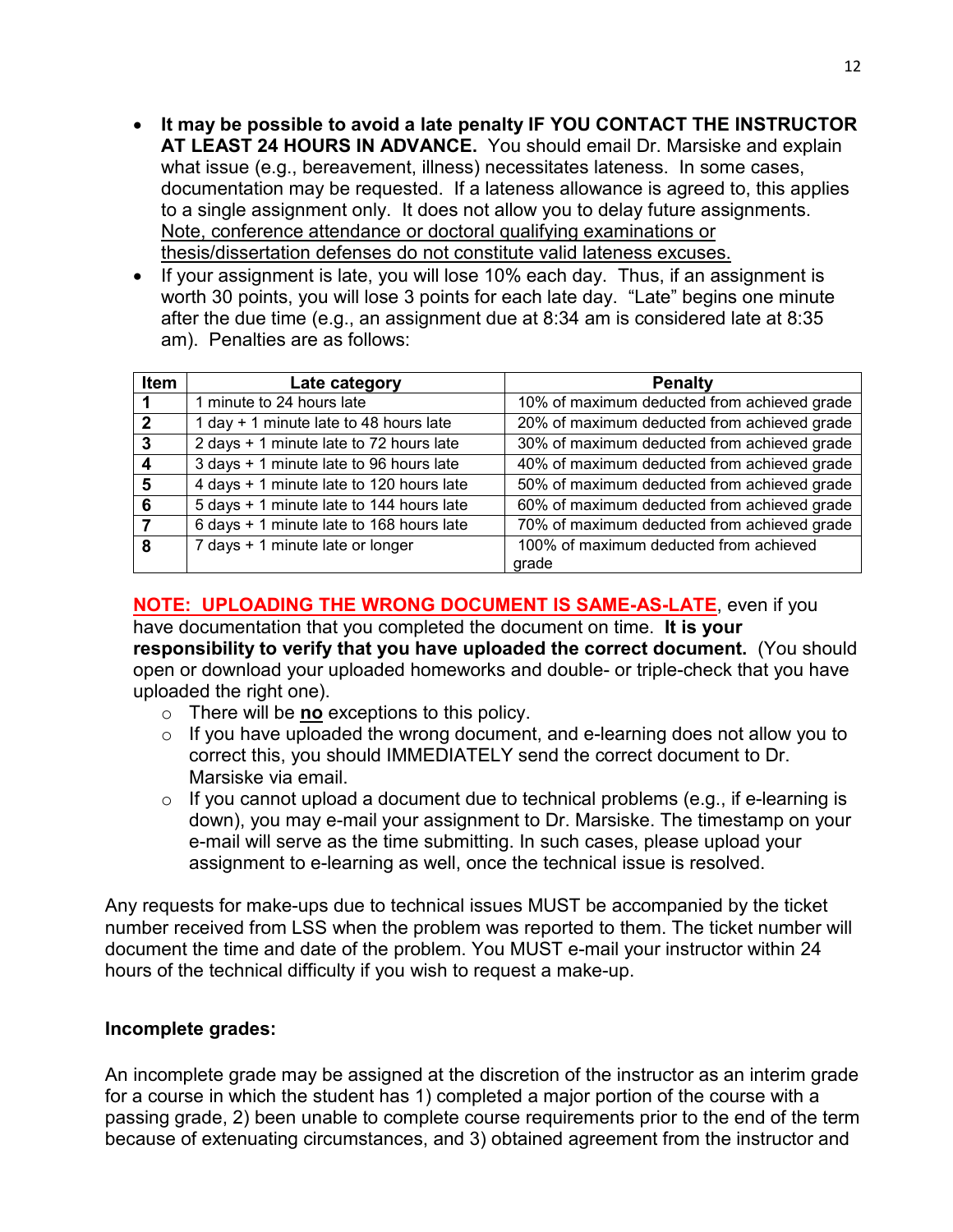arranged for resolution (contract) of the incomplete grade. Instructors assign incomplete grades following consultation with Department Chairs.

# **Policy Related to Required Class Attendance**

It is the expectation of the faculty in Clinical and Health Psychology, and Psychology, that all students attend all classes. Students are expected to be present for all classes, since much material will be covered only once in class. Weekly in-class meetings will generally require in-class submissions of material…this can only be done in class, and during class time. Thus, physical attendance is required.

Please note all faculty are bound by the UF policy for excused absences. For information regarding the UF Attendance Policy see the [Registrar website](http://www.registrar.ufl.edu/catalogarchive/01-02-catalog/academic_regulations/academic_regulations_013_.htm) for additional details:

Unlike other classes with Dr. Marsiske, **there are no pre-existing excused absence allowances for this course**. All assignments must be submitted by the stated deadline to avoid the penalties above. If you have a qualifying "excused absence", you must contact the instructor to negotiate a new deadline for missed work. Excused absences must be consistent with university policies in the Graduate [Catalog](http://gradcatalog.ufl.edu/content.php?catoid=10&navoid=2020#attendance) and require appropriate documentation. Additional information can be found [here.](https://catalog.ufl.edu/ugrad/current/regulations/info/attendance.aspx)

# **Policy Related to Guests Attending Class**

Only registered students are permitted to attend class. However, we recognize that students who are caretakers may face occasional unexpected challenges creating attendance barriers. Therefore, by exception, a department chair or his or her designee (e.g., instructors) may grant a student permission to bring a guest(s) for a total of two class sessions per semester. This is two sessions total across all courses. No further extensions will be granted. Please note that guests are **not** permitted to attend either cadaver or wet labs. Students are responsible for course material regardless of attendance. For additional information, please review the Classroom Guests of Students policy in its entirety. [Link to full policy.](http://facstaff.phhp.ufl.edu/services/resourceguide/getstarted.htm)

# **STUDENT EXPECTATIONS, ROLES, AND OPPORTUNITIES FOR INPUT**

# **Inclusive Learning Environment**

Public health and health professions are based on the belief in human dignity and on respect for the individual. As we share our personal beliefs inside or outside of the classroom, it is always with the understanding that we value and respect diversity of background, experience, and opinion, where every individual feels valued. We believe in, and promote, openness and tolerance of differences in ethnicity and culture, and we respect differing personal, spiritual, religious and political values. We further believe that celebrating such diversity enriches the quality of the educational experiences we provide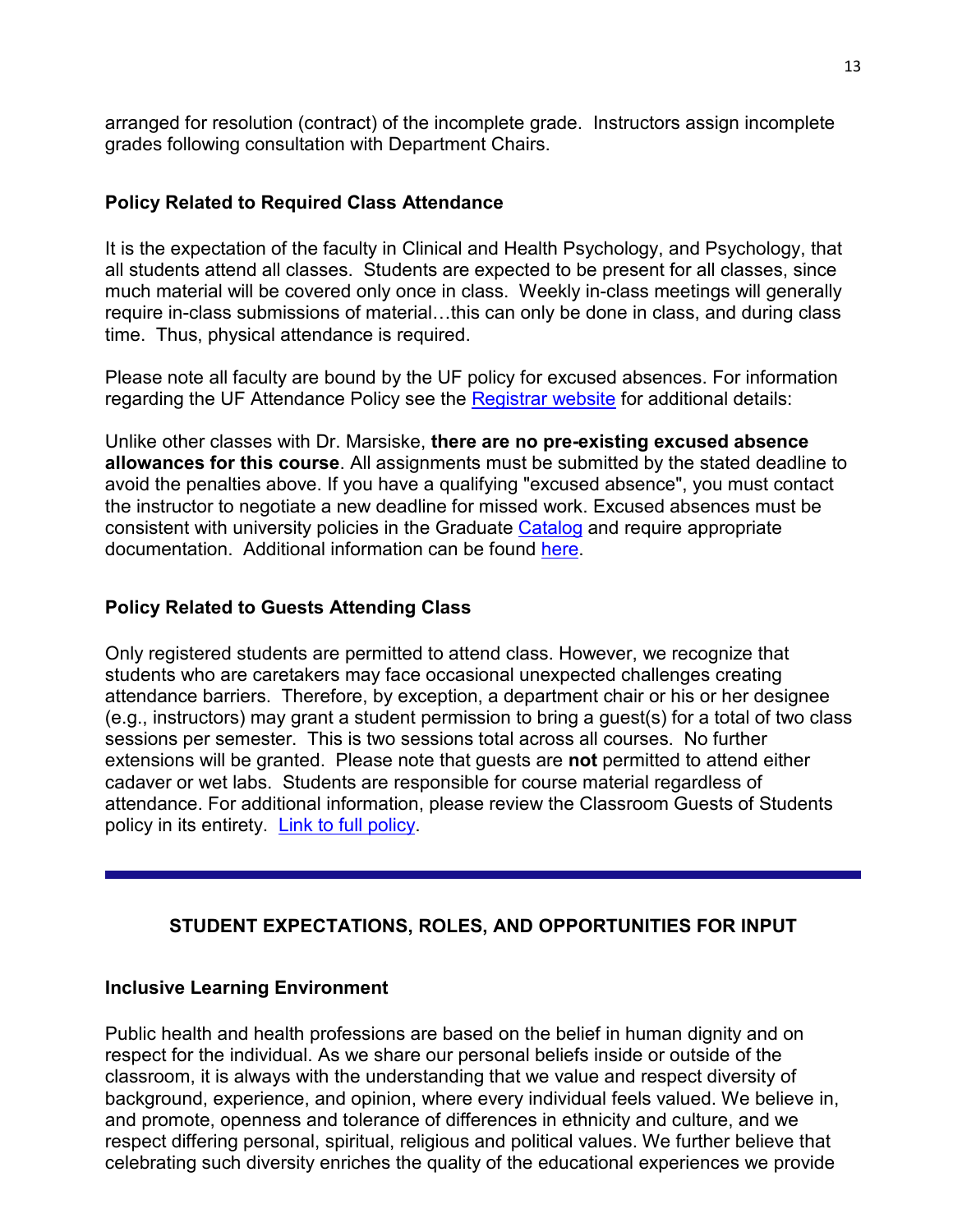our students and enhances our own personal and professional relationships. We embrace The University of Florida's Non-Discrimination Policy, which reads, "The University shall actively promote equal opportunity policies and practices conforming to laws against discrimination. The University is committed to non-discrimination with respect to race, creed, color, religion, age, disability, sex, sexual orientation, gender identity and expression, marital status, national origin, political opinions or affiliations, genetic information and veteran status as protected under the Vietnam Era Veterans' Readjustment Assistance Act." If you have questions or concerns about your rights and responsibilities for inclusive learning environment, please see your instructor or refer to the Office of Multicultural & Diversity Affairs [website.](http://www.multicultural.ufl.edu/)

# **Expectations Regarding Course Behavior**

As a matter of mutual courtesy, please let the instructor know when you're going to be late, when you're going to miss class, or if you need to leave early. Please try to do any of these as little as possible. Students who have extraordinary circumstances preventing attendance, or who must leave early, should explain these circumstances to the course instructor prior to the scheduled class, or as soon as possible thereafter. The instructor will then make an effort to accommodate reasonable requests. If you must miss a class, please request notes from your classmates about the exercises/discussion you missed.

# **Communication Guidelines**

# For extra help:

The instructor will make every effort to support students in understanding course content and reading materials. The following resources are available for this purpose: *Class Discussion.* The class question-and-answer discussion board will occur in Canvas ("Discussion" link), and will be monitored by the entire instructional team. Unfortunately, due to the limitations of Canvas, questions cannot be posted anonymously.

**Note #1**: You can receive notifications whenever the discussion board is updated. Next to each discussion topic, click the green "subscribe" checkmark on the Canvas Discussion main page

**Note #2:** We ask that you minimize sending questions **directly** to the instructor to ensure that

(a) your classmates can share in the insights by reading the blog

(b) the instructor does not end up answering the same question multiple times. For these reasons, emailed questions will be strongly discouraged, unless they relate to highly personal and idiosyncratic issues. Emailed questions may receive the response of "please post this on the blog so it can be answered". If you are afraid that your question will give away the answer, please think about how to rephrase it so that it does not give away the answer. If this is not possible, then you may e-mail the instructional staff directly.

Office Hours and Appointments*.* Dr. Marsiske has office hours by appointment for extra help. Note, though, that these are not intended as a venue for, in essence, re-teaching the course. Students should complete these steps before requesting additional assistance:

- Review the blog in case it provides clarification
- Re-examine the notes from class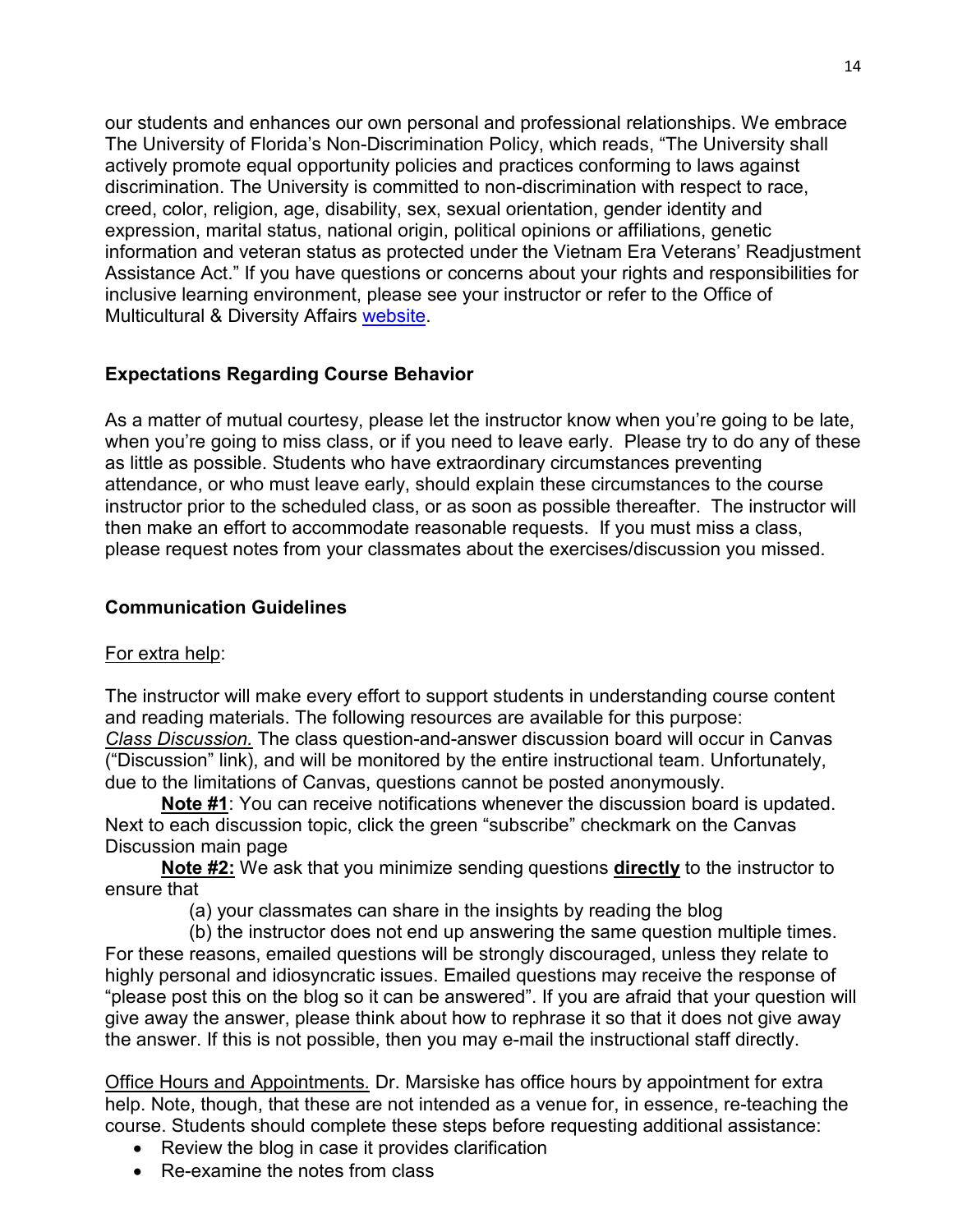- Listen to the accompanying audio.
- Read (or re-read) the readings from that week.
- Consider watching the associated video, and/or Andy Fields' [supplemental notes](http://www.statisticshell.com/apf.html) (click the "Statistics Hell-P" link) at his website or at the [Sage website,](http://www.sagepub.com/field4e/main.htm) you may need to complete a free registration

In reviewing the above resources, students are asked to write down specific questions about the material that is causing confusion. If you have, in good faith, put in the work to improve your understanding, then the instructional staff can build on all your preparatory work and really help you over the "humps".

A discussion board exists in Elearning for any open questions about course materials and assignments. You are welcome to post any questions. Please be respectful, and follow UF [Netiquette guidelines.](http://teach.ufl.edu/wp-content/uploads/2012/08/NetiquetteGuideforOnlineCourses.pdf) Please do not use the open forums for complaints or criticisms. Please do not post your suspected "answers" for any questions, so as not to interfere with the independent problem solving of other students.

# **University Honesty Policy**

UF students are bound by The Honor Pledge which states, "We, the members of the University of Florida community, pledge to hold ourselves and our peers to the highest standards of honor and integrity by abiding by the Honor Code. On all work submitted for credit by students at the University of Florida, the following pledge is either required or implied:

# *"On my honor, I have neither given nor received unauthorized aid in doing this assignment."*

[The Honor Code](https://www.dso.ufl.edu/sccr/process/student-conduct-honor-code/) specifies a number of behaviors that are in violation of this code and the possible sanctions. Furthermore, you are obligated to report any condition that facilitates academic misconduct to appropriate personnel. If you have any questions or concerns, please consult with the instructor or TAs in this class.

You are expected to exhibit behavior consistent with this commitment to the UF academic community, and on all work submitted for credit at the University of Florida.

It is your individual responsibility to know and comply with all university policies and procedures regarding academic integrity and the Student Honor Code. Violations of the Honor Code at the University of Florida will not be tolerated. Violations will be reported to the Dean of Students Office for consideration of disciplinary action. For additional information regarding Academic Integrity, please see Student [Conduct](https://www.dso.ufl.edu/sccr/process/student-conduct-honor-code/) and Honor Code or the [Graduate](http://gradschool.ufl.edu/students/introduction.html) Student Website for additional details:

Please remember cheating, lying, misrepresentation, or plagiarism in any form is unacceptable and inexcusable behavior.

# **Online Faculty Course Evaluation Process**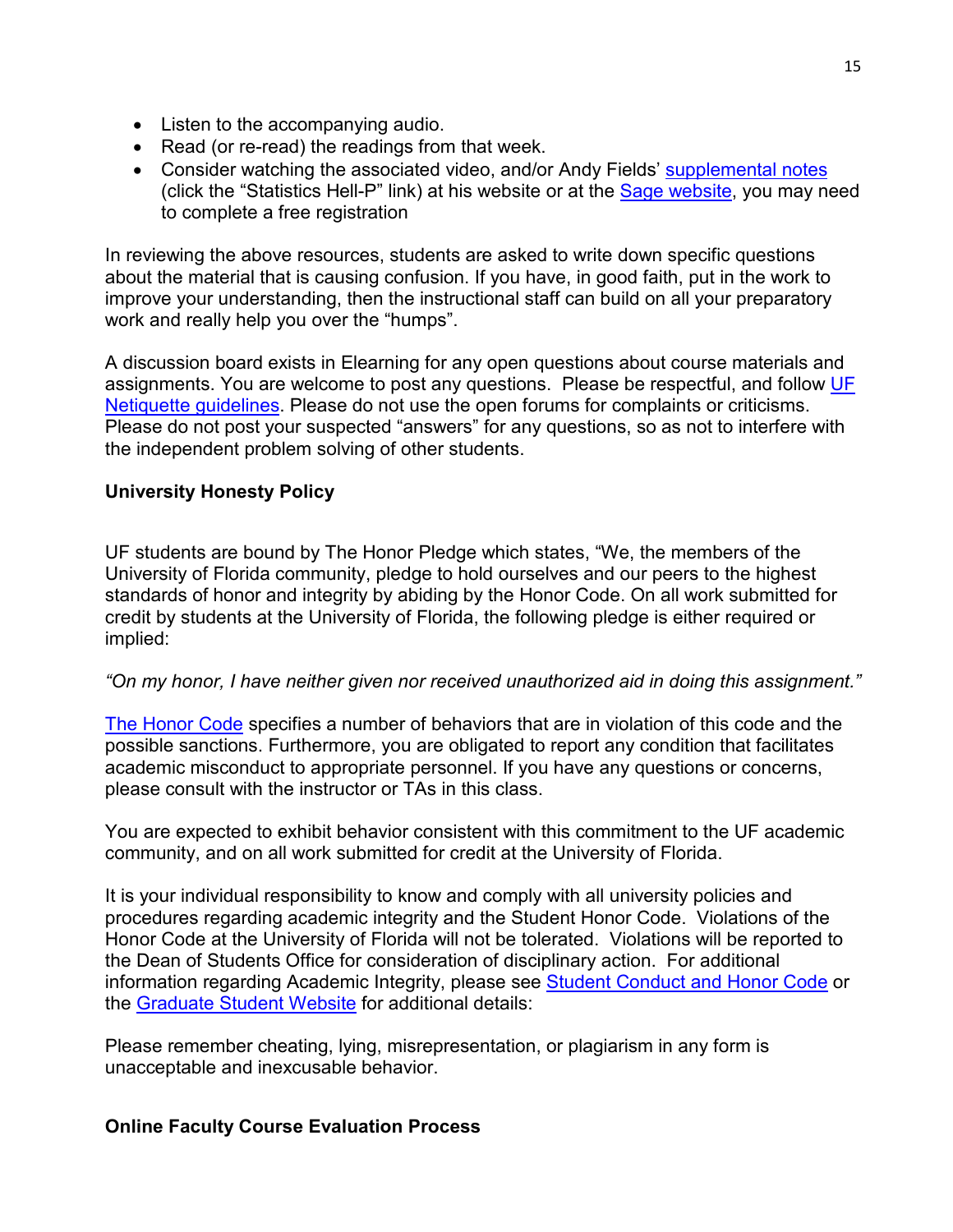# *For student evaluations of teaching, all members of the class will be awarded one (1) bonus point if at least 80% of the enrolled class completes evaluations, and two (2) bonus points if 100% of the enrolled class completes evaluations.*

Students are expected to provide feedback on the quality of instruction in this course by completing online evaluations at [GatorEvals.](https://gatorevals.aa.ufl.edu/) Evaluations are typically open during the last two or three weeks of the semester, but students will be given specific times when they are open. Summary results of these assessments are available to students at [GatorEvals.](https://gatorevals.aa.ufl.edu/)

Feedback is taken very seriously, and comments provided are used to improve the course for future semesters. These evaluations are not only read by me but are also read by my department. The department uses these evaluation results to evaluate my teaching, and evaluation results directly influence the tenure and promotion process. Evaluations are typically open during the last two or three weeks of the semester, but you will be given specific times when they are open. Summary scores calculated from the evaluations will also be posted [publicly.](https://gatorevals.aa.ufl.edu/public-results/)

# **SUPPORT SERVICES**

# *Do not wait until you reach a crisis to come in and talk with us. We have helped many students through stressful situations impacting their academic performance. You are not alone so do not be afraid to ask for assistance.*

# **Accommodations for Students with Disabilities**

Students with disabilities who experience learning barriers and would like to request academic accommodations should connect with the disability Resource Center by visiting their [website.](https://disability.ufl.edu/students/get-started/) It is important for students to share their accommodation letter with their instructor and discuss their access needs, as early as possible in the semester.

# **Student Privacy**

There are federal laws protecting your privacy with regards to grades earned in courses and on individual assignments. For more information, please see this [link.](http://registrar.ufl.edu/catalog0910/policies/regulationferpa.html)

# **Campus Resources:**

# **Health and Wellness**

- **U Matter, We Care**: If you or a friend is in distress, please contact [umatter@ufl.eduo](mailto:umatter@ufl.edu)r 352 392-1575 so that a team member can reach out to the student.
- **Counseling and Wellness Center**: [CWC Website,](http://www.counseling.ufl.edu/cwc) and 392-1575; and the University Police Department: 392-1111 or 9-1-1 for emergencies.
- **Sexual Assault Recovery Services** (SARS): Student Health Care Center, 392- 1161.
- **University Police Department** at 392-1111 (or 9-1-1 for emergencies), or [website.](http://www.police.ufl.edu/)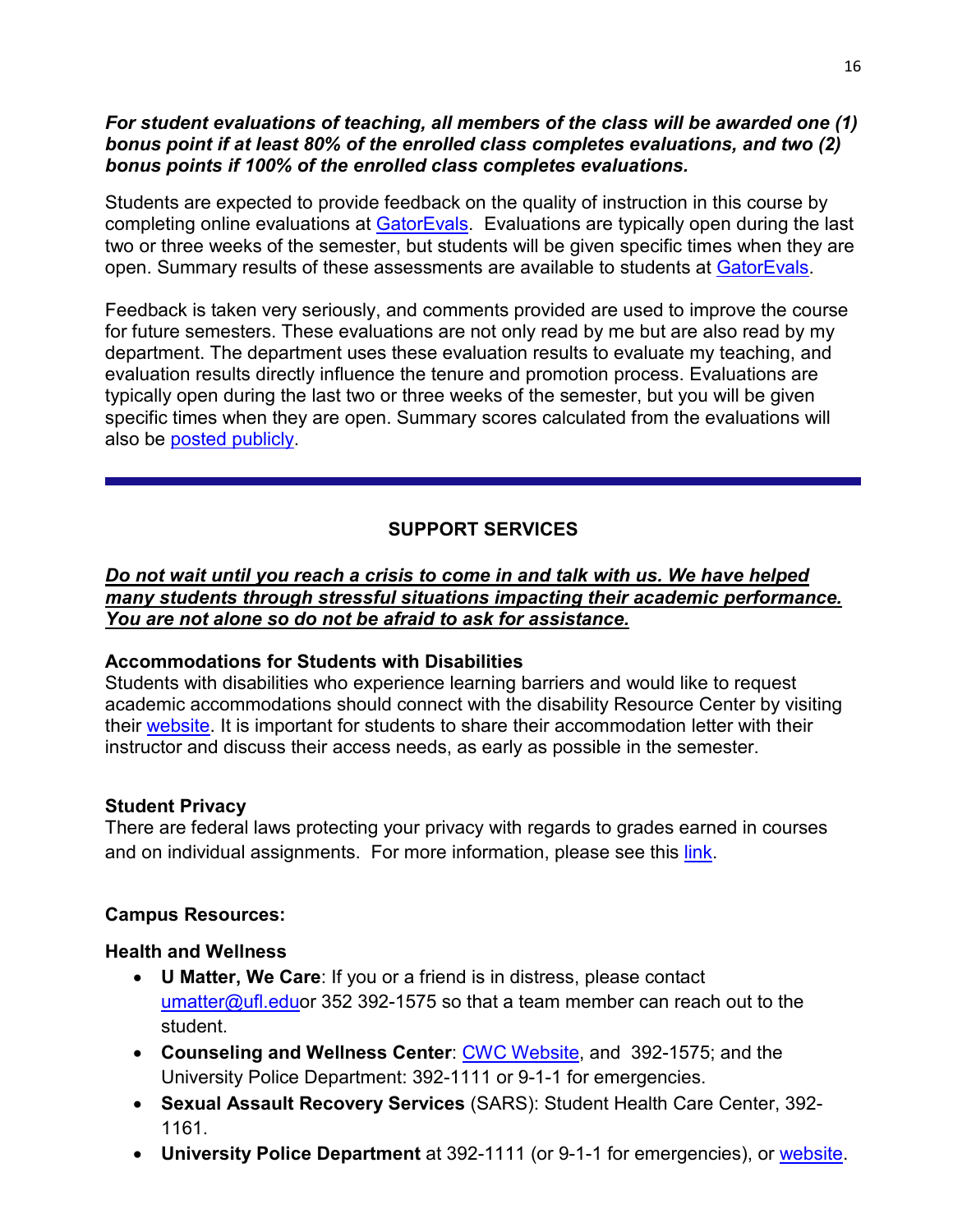# **Academic Resources**

- **E-learning technical support**, 352-392-4357 (select option 2) or e-mail to [Learning](mailto:Learning-support@ufl.edu)[support@ufl.edu,](mailto:Learning-support@ufl.edu) or visit the [website.](https://lss.at.ufl.edu/help.shtml)
- **Career Resource Center, Reitz Union**, 392-1601. Career assistance and counseling [website.](https://www.crc.ufl.edu/)
- Library Support, [Website.](http://cms.uflib.ufl.edu/ask) Various ways to receive assistance with respect to using the libraries or finding resources.
- **Teaching Center**, Broward Hall, 392-2010 or 392-6420. General study skills and tutoring. [Website.](https://teachingcenter.ufl.edu/)
- **Writing Studio**, 302 Tigert Hall, 846-1138. Help brainstorming, formatting, and writing papers. [Website.](https://writing.ufl.edu/writing-studio/)
- **Student Complaints Campus**: [Website.](https://www.dso.ufl.edu/documents/UF_Complaints_policy.pdf)
- **On-Line Students Complaints**: [Website.](http://www.distance.ufl.edu/student-complaint-process)

BUT – Do not wait until you reach a crisis to come in and talk with us. We have helped many students through stressful situations impacting their academic performance. You are not alone so do not be afraid to ask for assistance.

| <b>Week</b>            | 1                                                                |
|------------------------|------------------------------------------------------------------|
| Date to complete       | 1/11                                                             |
| <b>Primary Reading</b> | SING01                                                           |
|                        | FITZ02                                                           |
| <b>Secondary</b>       | Cronbach, L. J, & Furby, L. (1970). How should we measure        |
| <b>Readings</b>        | "change" -- or should we? Psychological Bulletin, 74, 68-        |
|                        | 80.                                                              |
|                        | Nesselroade, J. R., & Cable, D. G. (1974). "Sometimes it's       |
|                        | okay to factor difference scores"--The separation of state       |
|                        | and trait anxiety. Multivariate Behavior Research, 9, 272-       |
|                        | 283.                                                             |
|                        | Baltes, P. B., Nesselroade, J. R., Schaie, K. W., & Labouvie, E. |
|                        | W. (1972). On the dilemma of regression effects in               |
|                        | examining ability-level-related differentials in ontogenetic     |
|                        | patterns of intelligence. Developmental Psychology, 6, 78-       |
|                        | 84.                                                              |
|                        | Dudek, F. J. (1979). The continuing misinterpretation of the     |
|                        | standard error of measurement. Psychological Bulletin,           |
|                        | 86, 335-337.                                                     |
| <b>Applied Reading</b> | Saczynkski, J. S., Willis, S. L., & Schaie, K. W. (2002).        |
|                        | Strategy use in reasoning training with older adults. Aging      |
|                        | Neuropsychology and Cognition, 9, 48-60.                         |
|                        | Temkin, N. R., Heaton, R. K., Grant, I., & Dikmen, S. S. (1999). |
|                        | Detecting significant change in neuropsychological test          |

# **READINGS**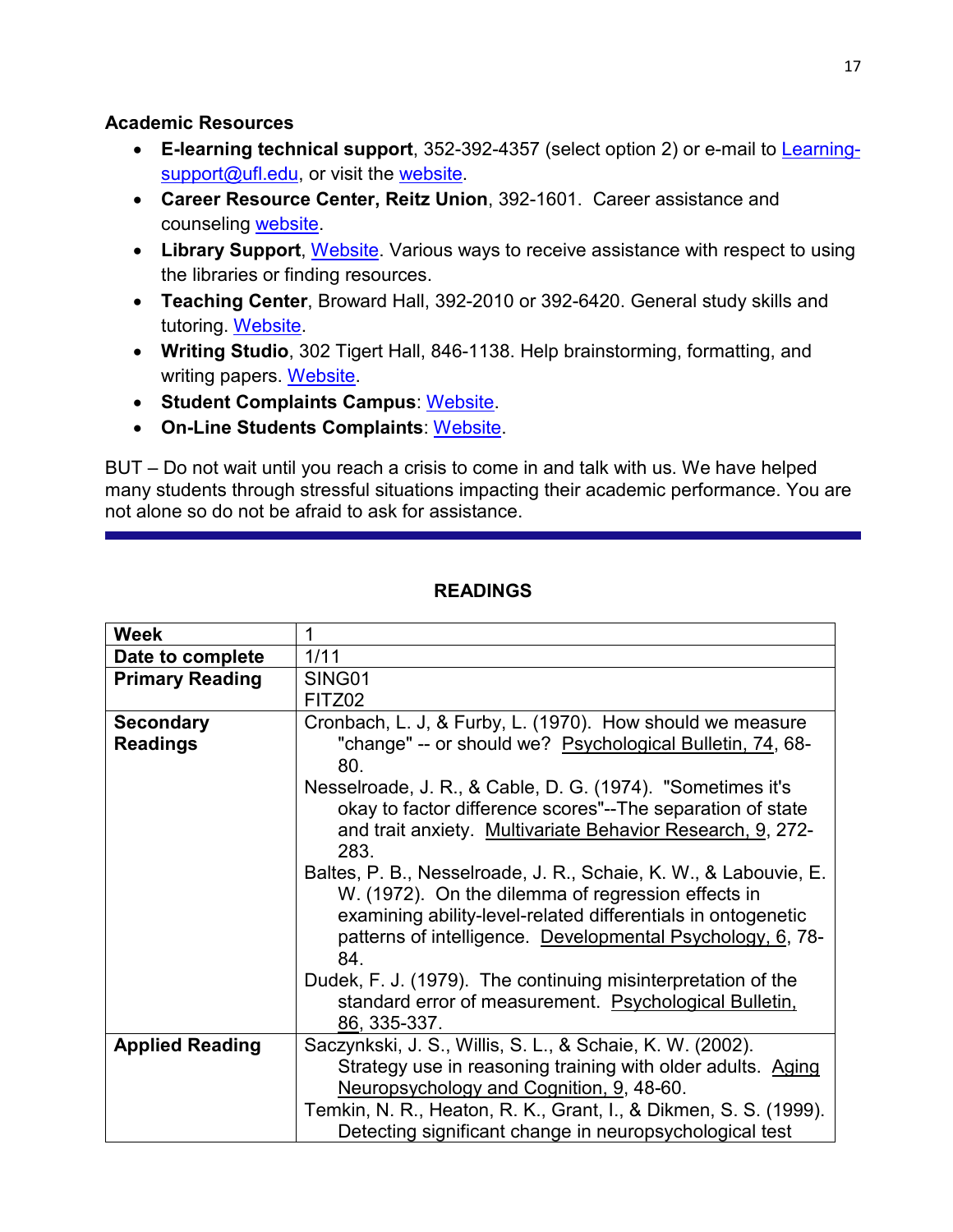| performance: A comparison of four models. Journal of the |  |
|----------------------------------------------------------|--|
| International Neuropsychological Society, 5, 357–369.    |  |

| <b>Week</b>            | າ                                                         |
|------------------------|-----------------------------------------------------------|
| Date to complete       | 1/18                                                      |
| <b>Primary Reading</b> | BOLL01                                                    |
|                        | SING03                                                    |
| <b>Secondary</b>       | COLSAY02                                                  |
| <b>Readings</b>        | COHOR06                                                   |
| <b>Applied Reading</b> | Kristjansson, S.D., Kircher, J. C., & Webb, A. K. (2007). |
|                        | Multilevel models for repeated measures research designs  |
|                        | in psychophysiology: An introduction to growth curve      |
|                        | modeling Psychophysiology, 44, 728-736.                   |

| <b>Week</b>            | 3                                                        |
|------------------------|----------------------------------------------------------|
| Date to complete       | 1/25                                                     |
| <b>Primary Reading</b> | SING04                                                   |
|                        | SING05                                                   |
| <b>Secondary</b>       | n/a                                                      |
| <b>Readings</b>        |                                                          |
| <b>Applied Reading</b> | Cillessen, A. H. N., & Borch, C. (2006). Developmental   |
|                        | trajectories of adolescent popularity: A growth curve    |
|                        | modelling analysis. Journal of Adolescence, 29, 935-959. |

| <b>Week</b>            |        |
|------------------------|--------|
| Date to complete       | 2/1    |
| <b>Primary Reading</b> | SING06 |
| <b>Secondary</b>       | n/a    |
| <b>Readings</b>        |        |
| <b>Applied Reading</b> | n/a    |

| <b>Week</b>            | 5                                                                                                          |
|------------------------|------------------------------------------------------------------------------------------------------------|
| <b>Date</b>            | 2/8                                                                                                        |
| <b>Primary Reading</b> | SING08                                                                                                     |
|                        | DUN01                                                                                                      |
|                        | DUN02                                                                                                      |
| <b>Secondary</b>       | COLSAY03                                                                                                   |
| <b>Readings</b>        |                                                                                                            |
| <b>Applied Reading</b> | Cattaneo, L. B., Stuewig, J., Goodman, L. A., Kaltman, S., &                                               |
|                        | Dutton, M. A. (2007). Longitudinal helpseeking patterns<br>among victims of intimate partner violence: The |
|                        | relationship between legal and extralegal services.                                                        |
|                        | American Journal of Orthopsychiatry, 77, 467-477.                                                          |

| Week             |           |
|------------------|-----------|
| Date to complete | 011F<br>⊌ |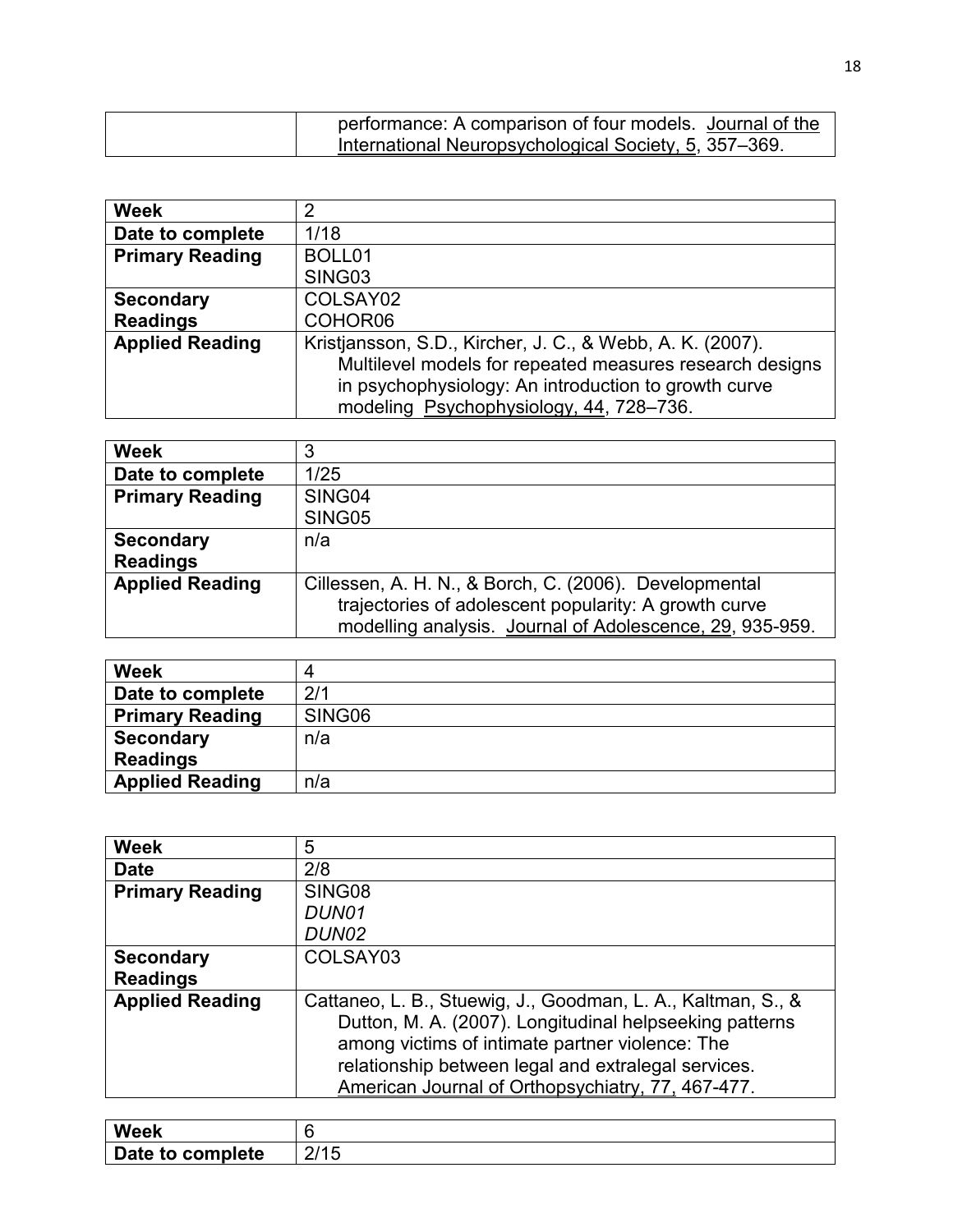| <b>Primary Reading</b> | DUN03                                                      |
|------------------------|------------------------------------------------------------|
|                        | BOLL02                                                     |
|                        | BOLL <sub>03</sub>                                         |
|                        | BOLL04                                                     |
| <b>Secondary</b>       | COLSAY04                                                   |
| <b>Readings</b>        |                                                            |
| <b>Applied Reading</b> | Ram, N. & Grimm, K. (2007). Using simple and complex       |
|                        | growth models to articulate developmental change: Matching |
|                        | theory to method. International Journal of Behavioral      |
|                        | Development, 31, 303-316.                                  |

| <b>Week</b>            |                                                                                                                                                                                                                                                                                                                       |
|------------------------|-----------------------------------------------------------------------------------------------------------------------------------------------------------------------------------------------------------------------------------------------------------------------------------------------------------------------|
| Date to complete       | 2/22                                                                                                                                                                                                                                                                                                                  |
| <b>Primary Reading</b> | BOLL05                                                                                                                                                                                                                                                                                                                |
| <b>Secondary</b>       | n/a                                                                                                                                                                                                                                                                                                                   |
| <b>Readings</b>        |                                                                                                                                                                                                                                                                                                                       |
| <b>Applied Reading</b> | Lenzenweger, M. F.& Willett, J. B. (2007). Predicting individual<br>change in personality disorder features by simultaneous<br>individual change in personality dimensions linked to<br>neurobehavioral systems: The longitudinal study of<br>personality disorders, Journal of Abnormal Psychology,<br>116, 684-700. |

| <b>Week</b>            | 8                                                                                                                                                                                                                                                                                                                                                                                                                                                                                                                                                                                                                     |
|------------------------|-----------------------------------------------------------------------------------------------------------------------------------------------------------------------------------------------------------------------------------------------------------------------------------------------------------------------------------------------------------------------------------------------------------------------------------------------------------------------------------------------------------------------------------------------------------------------------------------------------------------------|
| <b>Date</b>            | 3/1                                                                                                                                                                                                                                                                                                                                                                                                                                                                                                                                                                                                                   |
| <b>Primary Reading</b> | DUN <sub>04</sub>                                                                                                                                                                                                                                                                                                                                                                                                                                                                                                                                                                                                     |
|                        | BOLL07                                                                                                                                                                                                                                                                                                                                                                                                                                                                                                                                                                                                                |
| <b>Secondary</b>       | COLSAY06                                                                                                                                                                                                                                                                                                                                                                                                                                                                                                                                                                                                              |
| <b>Readings</b>        |                                                                                                                                                                                                                                                                                                                                                                                                                                                                                                                                                                                                                       |
| <b>Applied Reading</b> | Gottfried, A. E., Marcoulides, G. A. Gottfried, A. W., Oliver, P.<br>H., & Guerin, D. W. (2007). Multivariate latent change<br>modeling of developmental decline in academic intrinsic<br>math motivation and achievement: Childhood through<br>adolescence. International Journal of Behavioral<br>Development, 31, 317-327.<br>Christensen, H., Mackinnon, A., Jorm, A. F., Korten, A.,<br>Jacomb, P., Hofer, S. M., & Henderson, S. (2004). The<br>Canberra longitudinal study: Design, aims, methodology,<br>outcomes and recent empirical investigations. Aging,<br>Neuropsychology, and Cognition, 11, 169-195. |

| <b>Week</b>            | 9                 |
|------------------------|-------------------|
| Date to complete       | 3/15              |
| <b>Primary Reading</b> | DUN <sub>05</sub> |
|                        | DUN <sub>06</sub> |
|                        | DUN <sub>08</sub> |
|                        |                   |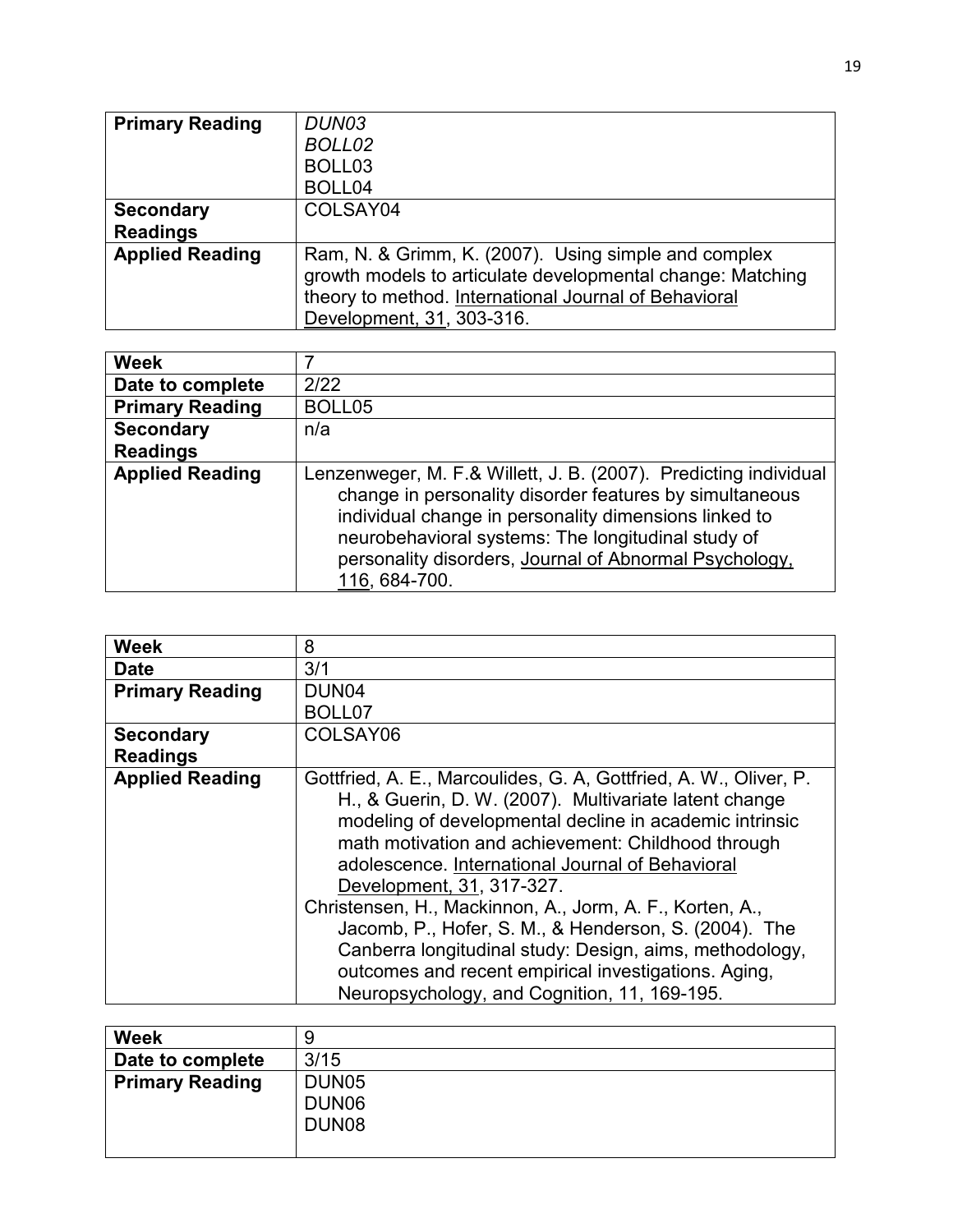|                        | Tabachnick, B. G., & Fidell, L. S. (2007). Using Multivariate |
|------------------------|---------------------------------------------------------------|
|                        | Statistics (Fifth Edition, Chapter 18, Time Series, pp. 18.1- |
|                        | $18.63$ ).                                                    |
| <b>Secondary</b>       | WALLS11                                                       |
| <b>Readings</b>        | WALLS01                                                       |
| <b>Applied Reading</b> | . McCrae, C. S., McNamara, J. P. H., Rowe, M. A.,             |
|                        | Dzierzewski, J. M., Dirk, J., Marsiske, M., & Craggs, J. G.   |
|                        | (in press). Sleep and affect in older adults: Using           |
|                        | multilevel modeling to examine daily associations. Journal    |
|                        | of Sleep Research.                                            |
|                        | Salthouse, T. A., Nesselroade, J. R., Berish, D. E. (2006).   |
|                        | Short-term variability in cognitive performance and the       |
|                        | calibration of longitudinal change. Journal of Gerontology:   |
|                        | Psychological Sciences, 61B, P144-P151                        |

| <b>Week</b>            | 10                                                             |
|------------------------|----------------------------------------------------------------|
| Date to complete       | 3/22                                                           |
| <b>Primary Reading</b> | <b>DUN11</b>                                                   |
| <b>Secondary</b>       | COLSAY11                                                       |
| <b>Readings</b>        | COLSAY12                                                       |
| <b>Applied Reading</b> | Duncan, S. C., Duncan, T. E., Strycker, L. A., & Chaumeton, N. |
|                        | R. (2007). A Cohort-Sequential Latent Growth Model of          |
|                        | Physical Activity From Ages 12 to 17 Years. Annals of          |
|                        | Behavioral Medicine, 33, 80-89                                 |
|                        | Morgan-Lopez, A. A.& Fals-Stewart, W. (2007). Analytic         |
|                        | methods for modeling longitudinal data from rolling therapy    |
|                        | groups with membership turnover, Journal of Consulting         |
|                        | and Clinical Psychology, 75, 580-593.                          |
|                        | Graham, J. W., Taylor, B. J., Olchowski, A. E., & Cumsille, P. |
|                        | E. (2006). Planned Missing Data Designs in Psychological       |
|                        | Research. Psychological Methods, 11, 323-343.                  |

| <b>Week</b>            | 11                                                            |
|------------------------|---------------------------------------------------------------|
| Date to complete       | 3/29                                                          |
| <b>Primary Reading</b> | SING09                                                        |
|                        | SING <sub>10</sub>                                            |
|                        | <b>SING11</b>                                                 |
| <b>Secondary</b>       | n/a                                                           |
| <b>Readings</b>        |                                                               |
| <b>Applied Reading</b> | Edelen, M. O., Tucker, J. S., & Ellickson, P. L. (2007). A    |
|                        | discrete time hazards model of smoking initiation among West  |
|                        | Coast youth from age 5 to 23. Preventive Medicine: An         |
|                        | International Journal Devoted to Practice and Theory, 44, 52- |
|                        | 54.                                                           |

| <b>Week</b>      | -<br>$\overline{\phantom{a}}$ |
|------------------|-------------------------------|
| Date to complete | 4/5                           |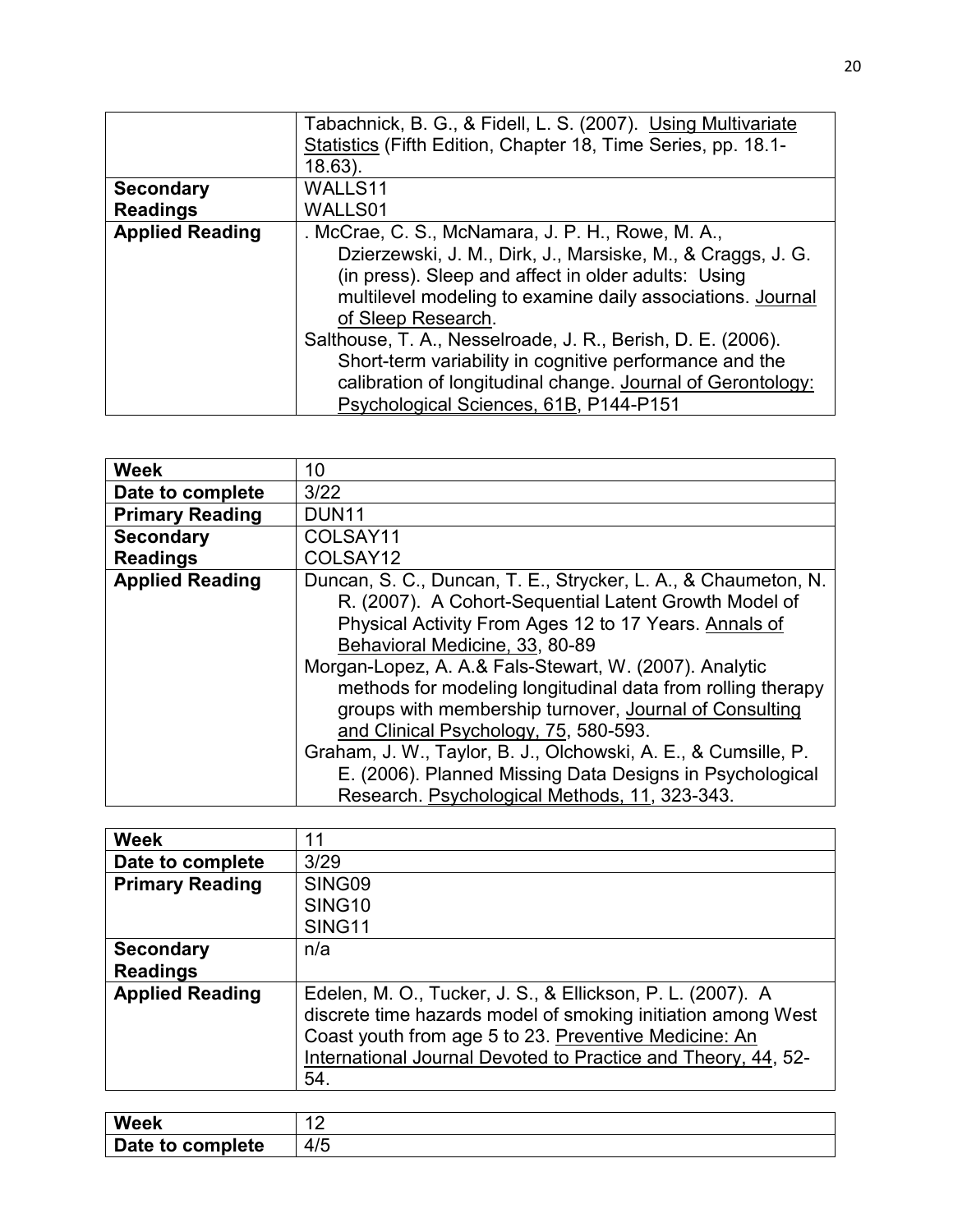| <b>Topic</b>           | Discrete-Time Hazard Models II/Continuous Time Event                                                                 |
|------------------------|----------------------------------------------------------------------------------------------------------------------|
|                        | Models I                                                                                                             |
| <b>Primary Reading</b> | SING <sub>12</sub>                                                                                                   |
|                        | SING <sub>13</sub>                                                                                                   |
| <b>Secondary</b>       | n/a                                                                                                                  |
| <b>Readings</b>        |                                                                                                                      |
| <b>Applied Reading</b> | McHugh, M. D. (2007). Readiness for change and short-term<br>outcomes of female adolescents in residential treatment |
|                        | for anorexia nervosa. International Journal of Eating                                                                |
|                        | Disorders. 40, 602-612.                                                                                              |

| <b>Week</b>            | 13   |
|------------------------|------|
| Date to complete       | 4/12 |
| <b>Primary Reading</b> | n/a  |
| <b>Secondary</b>       | n/a  |
| <b>Readings</b>        |      |
| <b>Applied Reading</b> | n/a  |

| <b>Week</b>            | 14   |
|------------------------|------|
| Date to complete       | 4/19 |
| <b>Primary Reading</b> | n/a  |
| <b>Secondary</b>       | n/a  |
| <b>Readings</b>        |      |
| <b>Applied Reading</b> | n/a  |

# **Appendix: Acceptable Collaboration**

# On Collaboration

What constitutes acceptable levels of collaboration in this class? Please just treat this as "continuing education". It is here for your reference, but if (after reading this) you feel like you may have gone beyond acceptable and want to discuss it, please get in touch with me or one of the teaching assistants at your convenience.

The short answer about how much collaboration is acceptable is "As specified in the syllabus, and in the UF Honor Code". Let's review those items quickly, and then go a little deeper.

#### =========

# 1. UF Honor Code:

A key phrase in this honor code relates to "ambiguity": "It is the responsibility of the student to seek clarification on whether or not use of materials or collaboration or consultation with another person is authorized prior to engaging in any act of such use, collaboration or consultation. If a faculty member has authorized a student to use materials or to collaborate or consult with another person in limited circumstances, the student shall not exceed that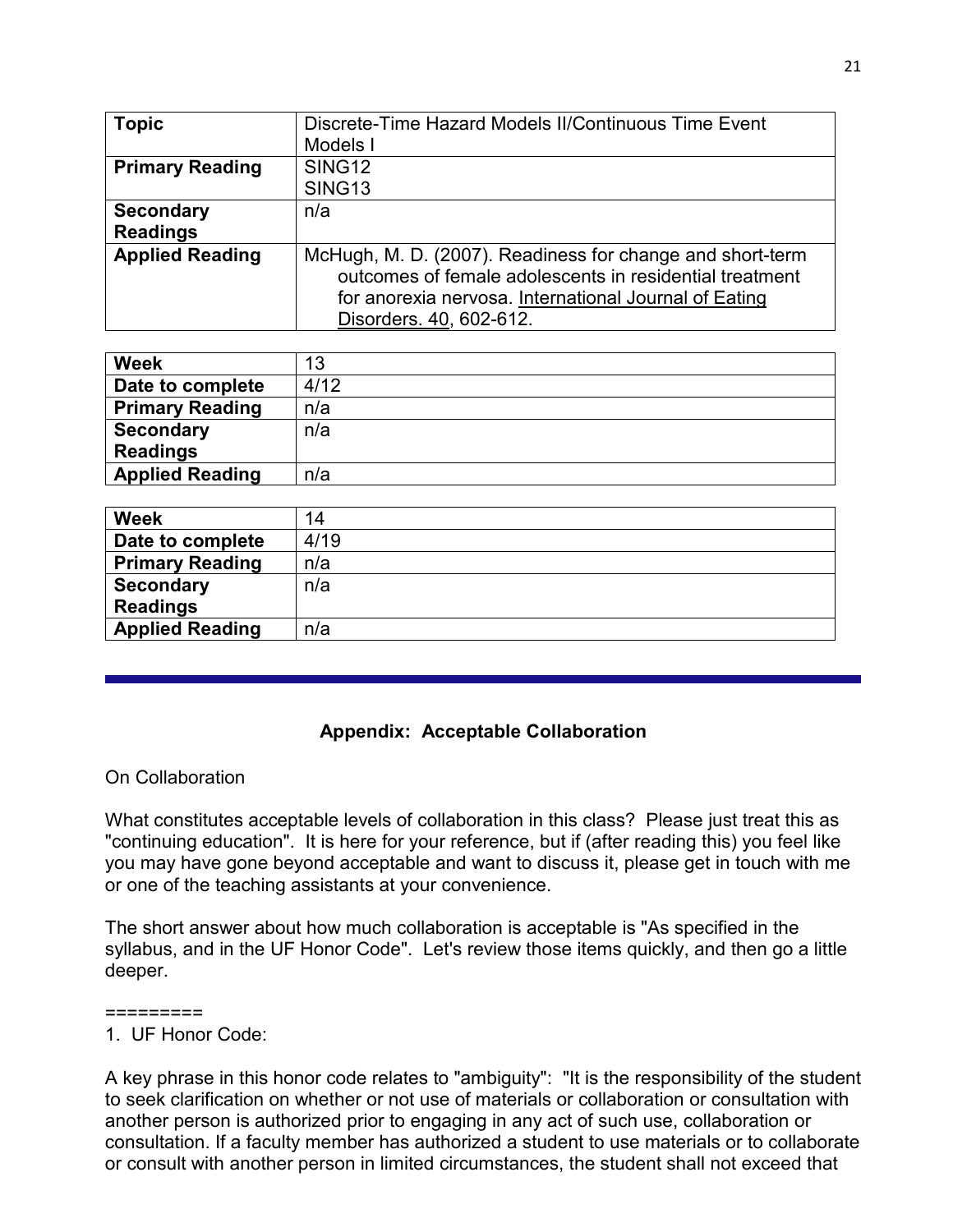authority. If the student wishes to use any materials or collaborate or consult with another person in circumstances to which the authority does not plainly extend, the student shall first ascertain with the faculty member whether the use of materials, collaboration or consultation is authorized. "

# <http://regulations.ufl.edu/chapter4/4041-2008.pdf>

Key phrasing with regard to collaboration:

(a) Plagiarism. A student shall not represent as the student's own work all or any portion of the work of another. Plagiarism includes but is not limited to:

1. Quoting oral or written materials including but not limited to those found on the internet, whether published or unpublished, without proper attribution.

2. Submitting a document or assignment which in whole or in part is identical or substantially identical to a document or assignment not authored by the student.

(b) Unauthorized Use of Materials or Resources ("Cheating"). A student shall not use unauthorized materials or resources in an academic activity. Unauthorized materials or resources shall include:

1. Any paper or project authored by the student and presented by the student for the satisfaction of any academic requirement if the student previously submitted substantially the same paper or project to satisfy an academic requirement and did not receive express authorization to resubmit the paper or project.

2. Any materials or resources prepared by another student and used without the other student's express consent or without proper attribution to the other student.

3. Any materials or resources which the faculty member has notified the student or the class are prohibited.

4. Use of a cheat sheet when not authorized to do so or use of any other resources or materials during an examination, quiz, or other academic activity without the express permission of the faculty member, whether access to such resource or materials is through a cell phone, PDA, other electronic device, or any other means.

(c) Prohibited Collaboration or Consultation. A student shall not collaborate or consult with another person on any academic activity unless the student has the express authorization from the faculty member.

1. Prohibited collaboration or consultation shall include but is not limited to:

a. Collaborating when not authorized to do so on an examination, take-home test, writing project, assignment, or course work.

b. Collaborating or consulting in any other academic or co-curricular activity after receiving notice that such conduct is prohibited.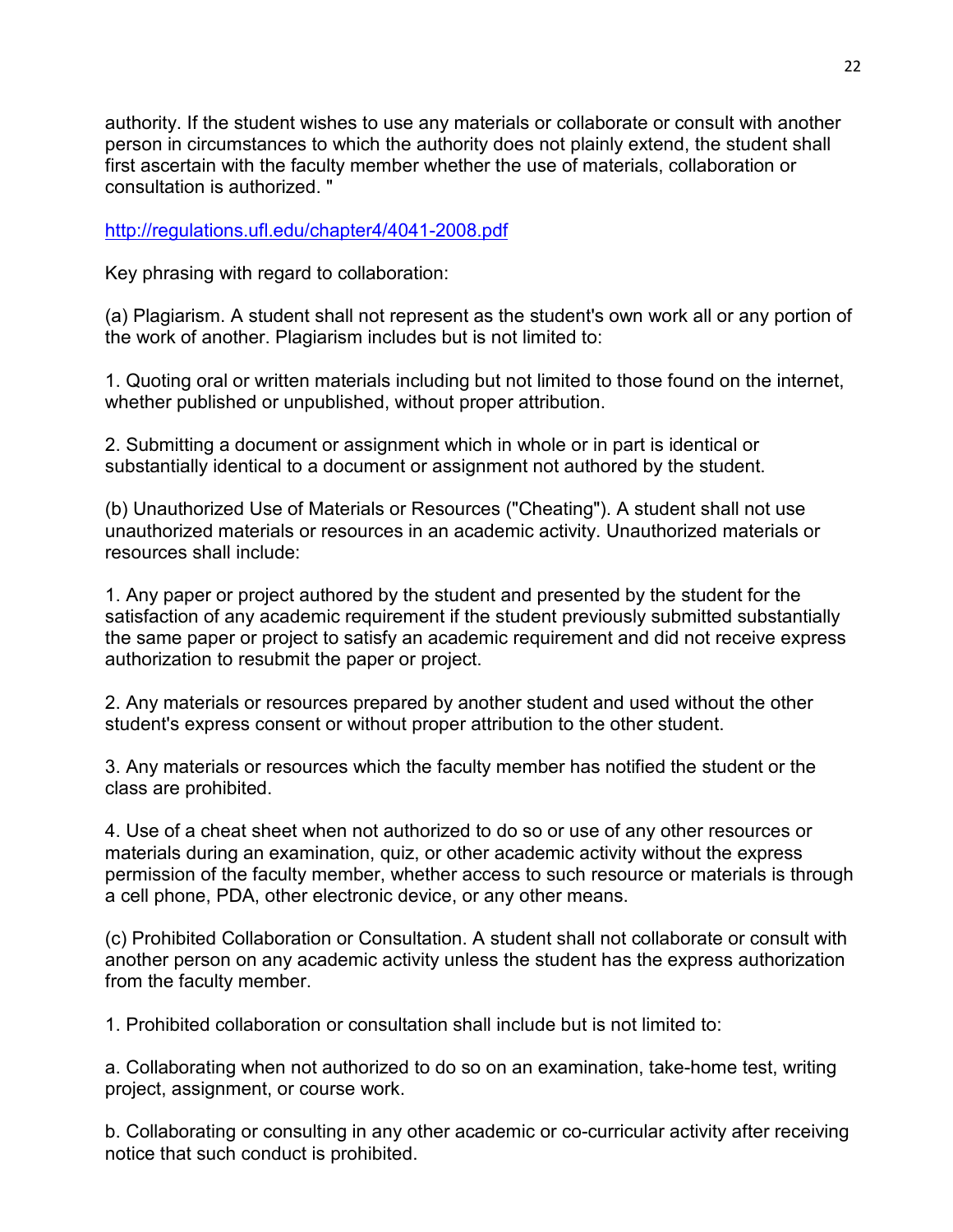c. Looking at another student's examination or quiz during the time an examination or quiz is given. Communication by any means during that time, including but not limited to communication through text messaging, telephone, e-mail, other writing or verbally, is prohibited unless expressly authorized.

2. It is the responsibility of the student to seek clarification on whether or not use of materials or collaboration or consultation with another person is authorized prior to engaging in any act of such use, collaboration or consultation. If a faculty member has authorized a student to use materials or to collaborate or consult with another person in limited circumstances, the student shall not exceed that authority. If the student wishes to use any materials or collaborate or consult with another person in circumstances to which the authority does not plainly extend, the student shall first ascertain with the faculty member whether the use of materials, collaboration or consultation is authorized.

=========

2. Syllabus:

The syllabus says:

"On all work submitted for credit by students at the University of Florida, the following pledge is either required or implied:

"On my honor, I have neither given nor received unauthorized aid in doing this assignment".

It is desirable and expected that take home assignments will stimulate conversation among classmates, and that classmates may actually mentor one another in the work. Students are also likely to discuss elements of the assignment with the instructor. It is expected that submitted work will solely reflect the student's own efforts. Students are expected not to collaborate in running analyses, writing answers, or interpreting results. The TAs and instructor will regularly check for "unusual congruence" in answers, and will discuss concerning instances with students involved. Where collaboration has been found, a zero grade will be assigned."

=========

3. So what does this mean:

Because acceptable levels of collaboration can get "gray" in data analysis courses, the examples that follow below try to set some limits on "acceptable" vs. "unacceptable" situations:

ACCEPTABLE: Student 1 says to Student 2: "I'm so confused...do I put the predictor in the "fixed", "random" or "covariates" box?" The collaborating student expresses his or her opinion

UNACCEPTABLE: Sitting down and doing the analysis together.